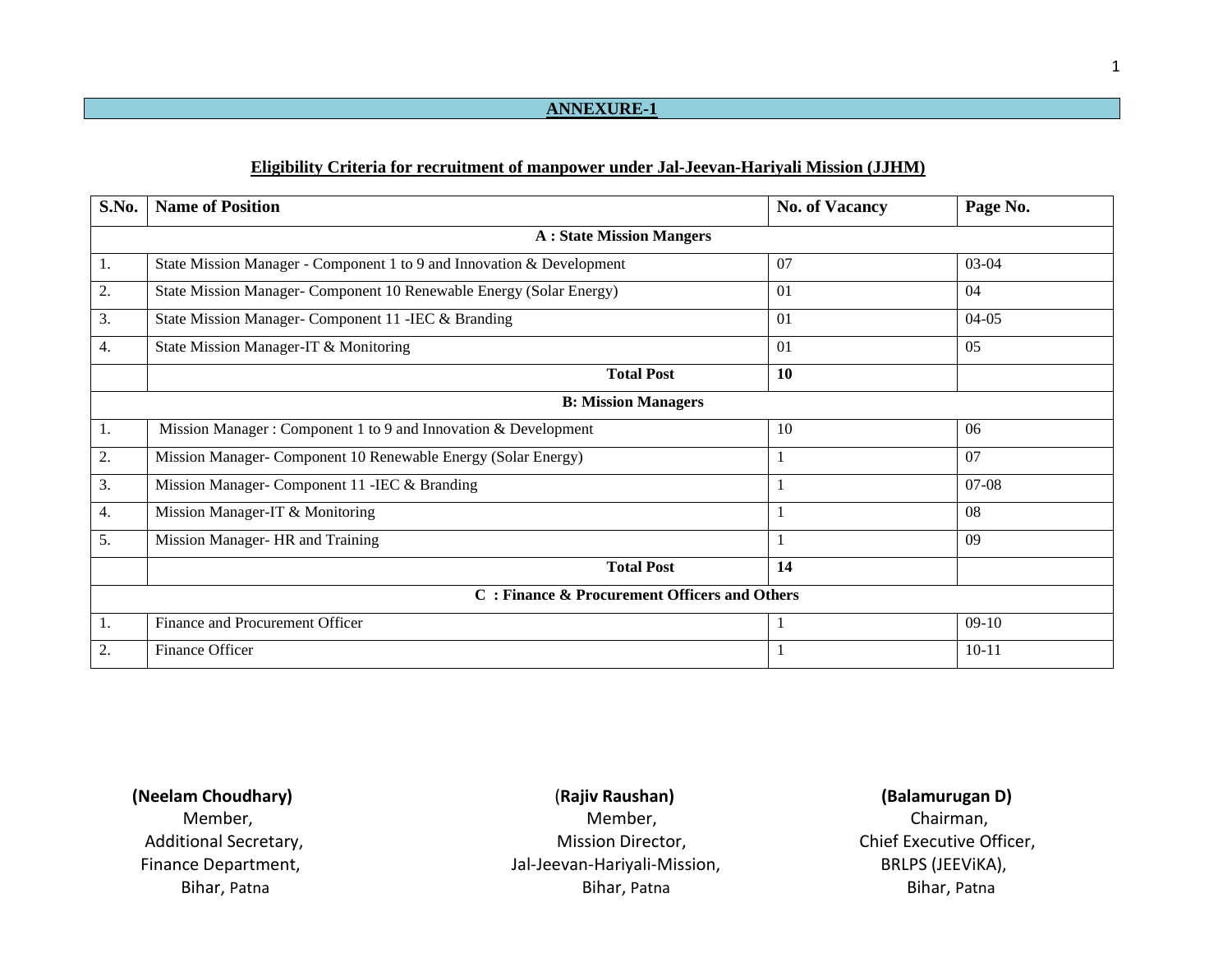| 3.               | Procurement Officer                               |                  | 12        |  |  |  |  |
|------------------|---------------------------------------------------|------------------|-----------|--|--|--|--|
|                  | D. District Mission Managers/ Young Professionals |                  |           |  |  |  |  |
| 1.               | Young Professional                                | 30               | 12        |  |  |  |  |
|                  | <b>District Mission Manager</b>                   | 30               | $12-13$   |  |  |  |  |
|                  | <b>Total Post</b>                                 | 60               |           |  |  |  |  |
| 2.               | Programme Manager                                 | 10               | 13        |  |  |  |  |
| 3.               | Accountant                                        | 3                | $13 - 14$ |  |  |  |  |
| $\overline{4}$ . | Office Assistant                                  | 3                | 14        |  |  |  |  |
| 5.               | Data Entry Operator                               | $\boldsymbol{2}$ | 14        |  |  |  |  |
| $\overline{5}$ . | PA cum steno                                      | $\overline{2}$   | 14        |  |  |  |  |
| 10.              | <b>General Notes for Applicants</b>               |                  | $15-16$   |  |  |  |  |
| 11.              | Annexure-2                                        |                  | $17-19$   |  |  |  |  |
| 12.              | Annexure-3                                        |                  | $20 - 24$ |  |  |  |  |
| 13.              | Annexure-4                                        |                  | $25 - 41$ |  |  |  |  |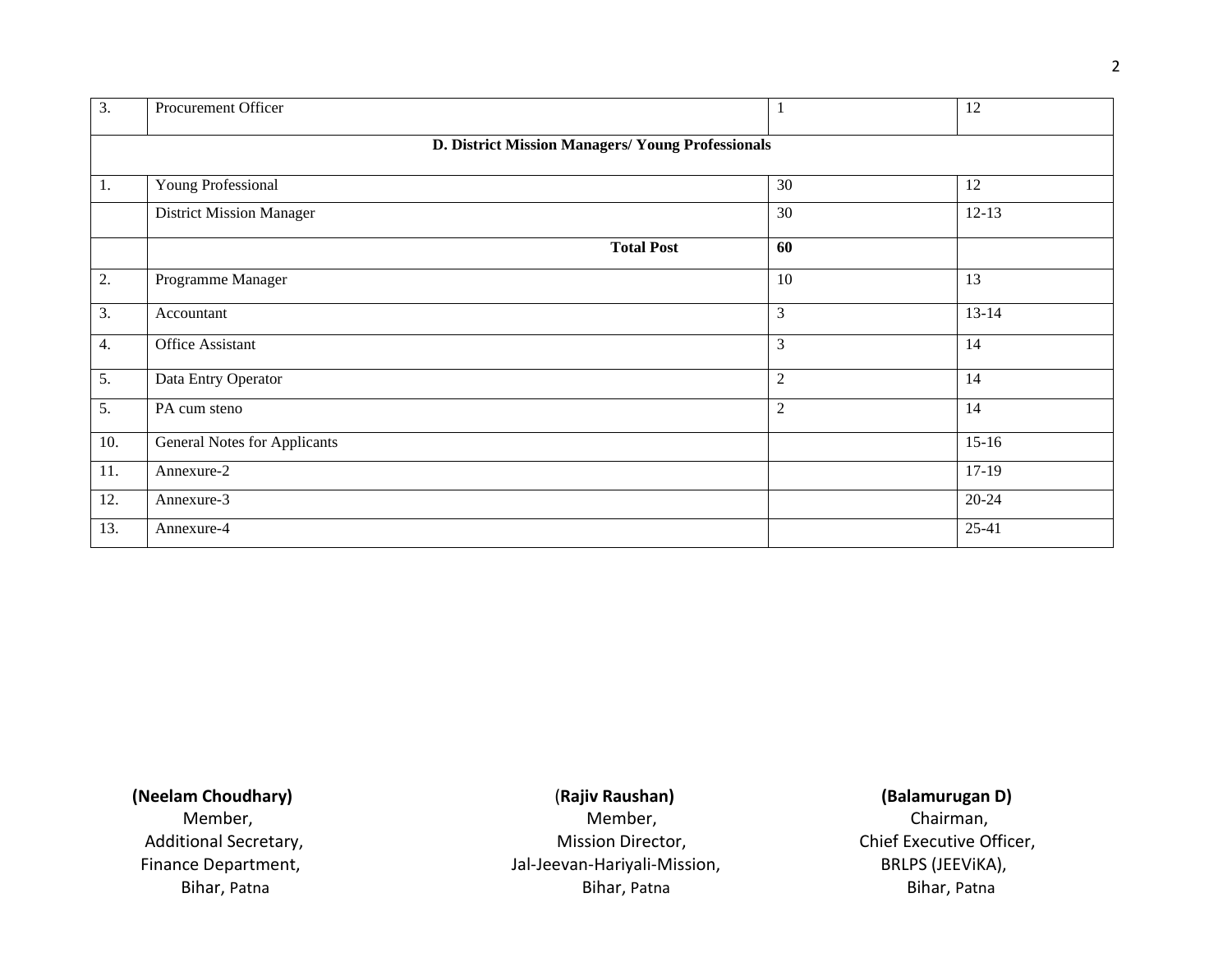| <b>Name of Position</b>                                            | <b>No. of Vacancy</b>                 | <b>Qualification and Experience</b>                                                                                                                                                                                                                                                                                                                                                                                                                                                                                                                                                                                                                                                                                                                                                                                                                                                                                                                                                                                                                                                                                                                                                                                                                                                                                                                                                                                         | <b>Consolidated</b><br>$\overline{3}$ |
|--------------------------------------------------------------------|---------------------------------------|-----------------------------------------------------------------------------------------------------------------------------------------------------------------------------------------------------------------------------------------------------------------------------------------------------------------------------------------------------------------------------------------------------------------------------------------------------------------------------------------------------------------------------------------------------------------------------------------------------------------------------------------------------------------------------------------------------------------------------------------------------------------------------------------------------------------------------------------------------------------------------------------------------------------------------------------------------------------------------------------------------------------------------------------------------------------------------------------------------------------------------------------------------------------------------------------------------------------------------------------------------------------------------------------------------------------------------------------------------------------------------------------------------------------------------|---------------------------------------|
|                                                                    |                                       |                                                                                                                                                                                                                                                                                                                                                                                                                                                                                                                                                                                                                                                                                                                                                                                                                                                                                                                                                                                                                                                                                                                                                                                                                                                                                                                                                                                                                             | <b>Remuneration in</b>                |
|                                                                    |                                       |                                                                                                                                                                                                                                                                                                                                                                                                                                                                                                                                                                                                                                                                                                                                                                                                                                                                                                                                                                                                                                                                                                                                                                                                                                                                                                                                                                                                                             | Rupees.                               |
|                                                                    |                                       | A                                                                                                                                                                                                                                                                                                                                                                                                                                                                                                                                                                                                                                                                                                                                                                                                                                                                                                                                                                                                                                                                                                                                                                                                                                                                                                                                                                                                                           |                                       |
| <b>1.State Mission Manager:</b><br>Component 1 to 9 and Innovation | <b>Total Position: 07</b>             | Essential Educational Qualification for candidates from open source / On<br>deputation / Retired Officers :                                                                                                                                                                                                                                                                                                                                                                                                                                                                                                                                                                                                                                                                                                                                                                                                                                                                                                                                                                                                                                                                                                                                                                                                                                                                                                                 |                                       |
| & Development                                                      | (UR-2, UR Female-                     |                                                                                                                                                                                                                                                                                                                                                                                                                                                                                                                                                                                                                                                                                                                                                                                                                                                                                                                                                                                                                                                                                                                                                                                                                                                                                                                                                                                                                             |                                       |
|                                                                    | 1, BC-1, EBC-1,<br>$EWS-1$ , $SC-1$ ) | Post-Graduation degree / diploma in Geology / Hydrology / Environmental<br>hydrology / Agriculture and Allied Sector / Agronomy / Horticulture / Crop Science<br>/ Environmental Science / Rural Development / Rural Management / Management<br>/ Social Work / Soil Science / Forestry / Horticulture from a recognized University<br>or Institution.<br><b>OR</b><br>B.E / B.Tech. in hydrology / Civil / Water Resources / Agricultural / Environmental<br>science from a recognized university or institution.<br><b>OR</b><br>*Retired Central / State government / PSUs officer at the time of retirement; should<br>be at the level of Rs.6600.00 Grade pay or above or in equivalent Pay Matrix as per<br>7th Pay Commission having 12 years of experience in the field of rehabilitation /<br>land revenue / Geology / Hydrology / Environmental hydrology/ Environmental<br>Science / Civil Engineering / Horticulture / Agriculture / Forestry / Agronomy and<br>Environmental Science and other related developmental projects.<br><b>OR</b><br>**Deputation of officers / Employee / Civil Engineers from concerned departments<br>of state / central government / PSUs.<br>Essential Experience for candidates from open source/on deputation:<br>Minimum 5 years post-qualification work experience with central / state Govt. /<br>Societies and Trusts having ownership of state or Central Govt. / PSUs / | 90000                                 |
|                                                                    |                                       | International Developmental Organizations/Institutions (having presence in more<br>than one countries) like World Bank, UNICEF, UNEP, UNDP, WWF, BMGF,                                                                                                                                                                                                                                                                                                                                                                                                                                                                                                                                                                                                                                                                                                                                                                                                                                                                                                                                                                                                                                                                                                                                                                                                                                                                      |                                       |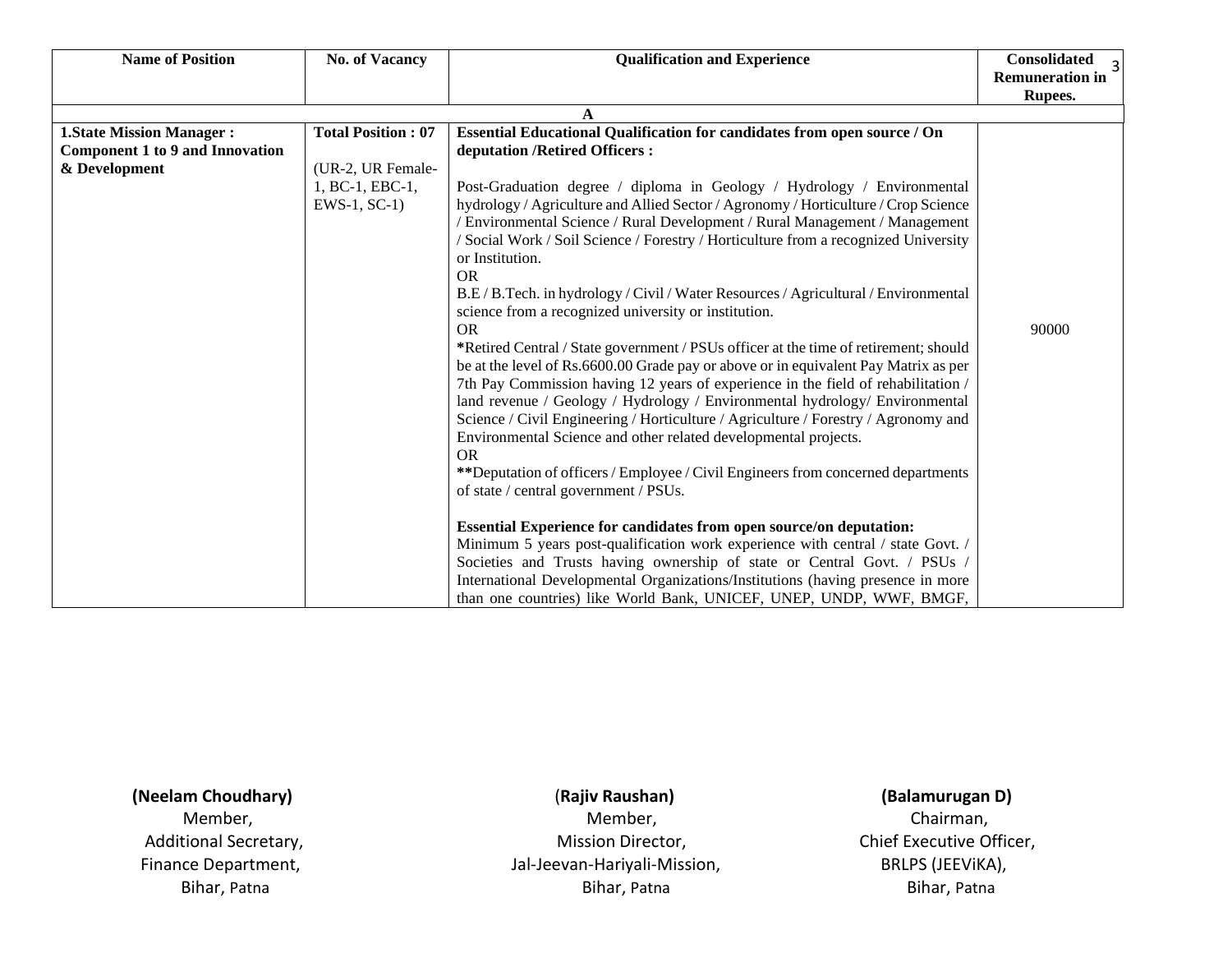|                                                                                      |                                       | DFID, IPE Global, ADB etc. in the area of environment conservation / water<br>bodies / Hydrology / Civil Engineering / Irrigation / Rural Development.                                                                                                                                                                                                                                                                                                                                                                                                                                                                                                                                                                                                                                                                                                                                                                                                                                                                                                                                                                                                                                                         |       |
|--------------------------------------------------------------------------------------|---------------------------------------|----------------------------------------------------------------------------------------------------------------------------------------------------------------------------------------------------------------------------------------------------------------------------------------------------------------------------------------------------------------------------------------------------------------------------------------------------------------------------------------------------------------------------------------------------------------------------------------------------------------------------------------------------------------------------------------------------------------------------------------------------------------------------------------------------------------------------------------------------------------------------------------------------------------------------------------------------------------------------------------------------------------------------------------------------------------------------------------------------------------------------------------------------------------------------------------------------------------|-------|
| 2. State Mission Manager :<br><b>Component 10 Renewable Energy</b><br>(Solar Energy) | <b>Total Position: 01</b><br>$(UR-1)$ | Essential Educational Qualification for candidates from open source / On<br>deputation / Retired Officers :<br>B.E/B.Tech in Civil Engineering / Electronics / Electrical / Renewable Energy<br>engineering from a recognized university or institution.<br><b>OR</b><br>*Retired Central / State government / PSUs officer at the time of retirement; should<br>be at the level of Rs.6600.00 Grade pay or above or in equivalent Pay Matrix as per<br>7th Pay Commission having 12 years of experience in the field of Civil<br>Engineering / Electronics / Electrical Engineering.<br><b>OR</b><br>**Deputation from concerned departments of state/central government / PSUs.<br><b>Essential Experience for candidates from open source/on deputation:</b><br>Minimum 5 years post-qualification work experience with central / state Govt. /<br>Societies and Trusts having ownership of state or Central Govt. / PSUs<br>International Developmental Organizations/Institutions (having presence in more<br>than one countries) like World Bank, UNICEF, UNEP, UNDP, WWF, BMGF,<br>DFID, IPE Global, ADB etc. in the area of Electrical Engineering / solar/renewable<br>energy or in related projects. | 90000 |
|                                                                                      |                                       |                                                                                                                                                                                                                                                                                                                                                                                                                                                                                                                                                                                                                                                                                                                                                                                                                                                                                                                                                                                                                                                                                                                                                                                                                |       |
| 3. State Mission Manager :<br><b>Component 11 - IEC &amp; Branding</b>               | <b>Total Position: 01</b><br>$(UR-1)$ | Essential Educational Qualification for candidates from open source / On<br>deputation / Retired Officers :<br>Post-Graduation degree / diploma in Mass Communication / Journalism /<br>information and media studies / public relation from a recognized University or                                                                                                                                                                                                                                                                                                                                                                                                                                                                                                                                                                                                                                                                                                                                                                                                                                                                                                                                        |       |
|                                                                                      |                                       | Institution.<br><b>OR</b>                                                                                                                                                                                                                                                                                                                                                                                                                                                                                                                                                                                                                                                                                                                                                                                                                                                                                                                                                                                                                                                                                                                                                                                      |       |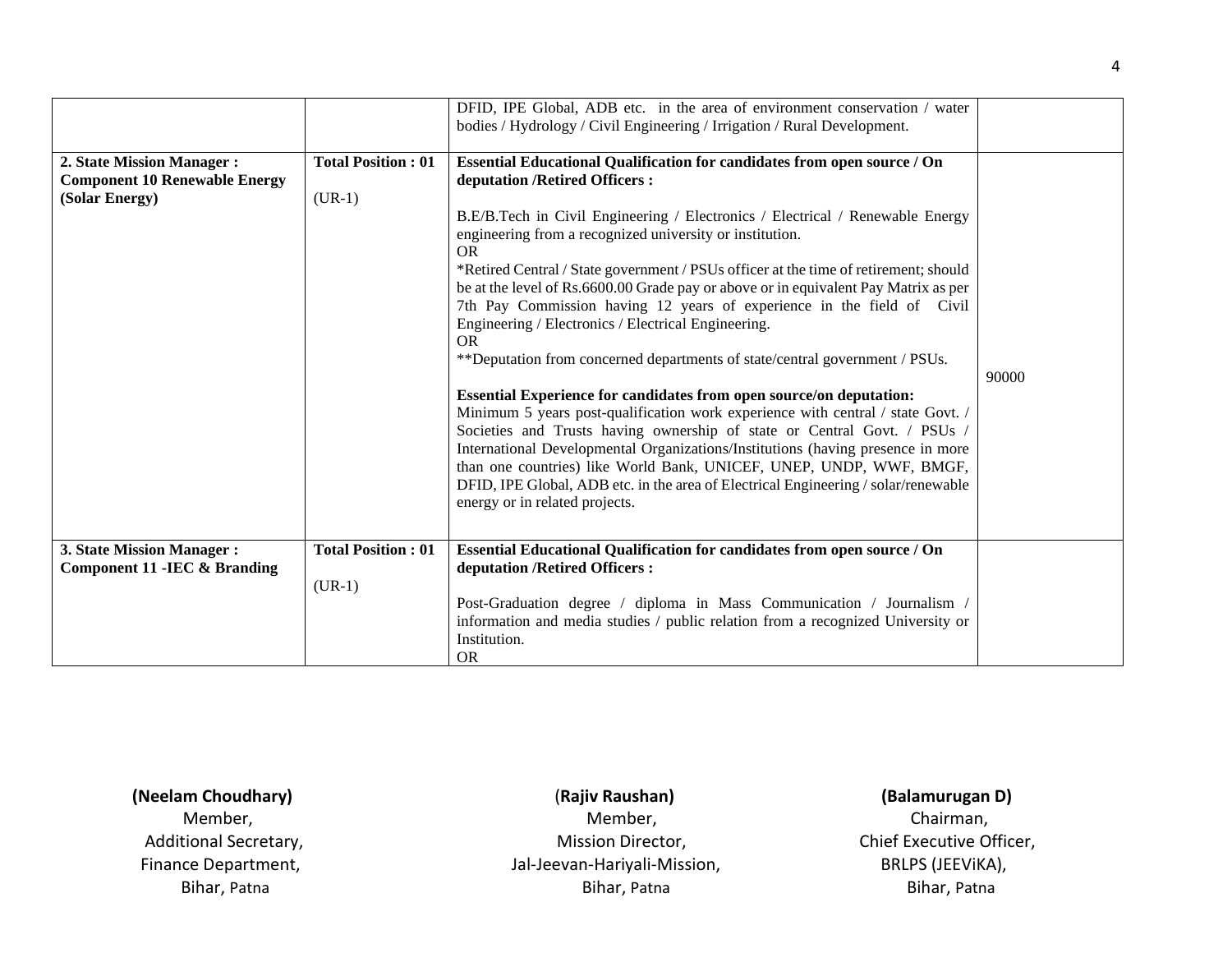|                                 |                           | *Retired Central / State government / PSUs officer at the time of retirement; should<br>be at the level of Rs. 6600.00 Grade pay or above or in equivalent Pay Matrix as<br>per 7th Pay Commission having 12 years of experience in the field of Information<br>service / Broadcasting.<br>OR.<br>**Deputation from concerned departments of state/central government/PSUs.<br><b>Essential Experience for candidates from open source/on deputation:</b><br>Minimum 5 years post-qualification work experience with central / State Govt. /<br>Societies and Trusts having ownership of state or Central Govt. / PSUs /<br>International Developmental Organizations/Institutions (having presence in more<br>than one countries) like World Bank, UNICEF, UNEP, UNDP, WWF, BMGF,<br>DFID, IPE Global, ADB etc. in planning and implementing IEC strategies and<br>programs / public relations / strengthening capacity of institutions to design /<br>develop IEC / mass communication programs. | 90000 |
|---------------------------------|---------------------------|----------------------------------------------------------------------------------------------------------------------------------------------------------------------------------------------------------------------------------------------------------------------------------------------------------------------------------------------------------------------------------------------------------------------------------------------------------------------------------------------------------------------------------------------------------------------------------------------------------------------------------------------------------------------------------------------------------------------------------------------------------------------------------------------------------------------------------------------------------------------------------------------------------------------------------------------------------------------------------------------------|-------|
| 4. State Mission Manager : IT & | <b>Total Position: 01</b> | Essential Educational Qualification for candidates from open source / On                                                                                                                                                                                                                                                                                                                                                                                                                                                                                                                                                                                                                                                                                                                                                                                                                                                                                                                           |       |
| <b>Monitoring</b>               |                           | deputation /Retired Officers:                                                                                                                                                                                                                                                                                                                                                                                                                                                                                                                                                                                                                                                                                                                                                                                                                                                                                                                                                                      |       |
|                                 | $(UR-1)$                  |                                                                                                                                                                                                                                                                                                                                                                                                                                                                                                                                                                                                                                                                                                                                                                                                                                                                                                                                                                                                    |       |
|                                 |                           | Post-Graduation degree / diploma in IT / MCA / Computer Science from a                                                                                                                                                                                                                                                                                                                                                                                                                                                                                                                                                                                                                                                                                                                                                                                                                                                                                                                             |       |
|                                 |                           | recognized University or Institution.<br><b>OR</b><br>B.E / B.Tech in Information Technology / Computer Science from a recognized<br>University or Institution.                                                                                                                                                                                                                                                                                                                                                                                                                                                                                                                                                                                                                                                                                                                                                                                                                                    | 90000 |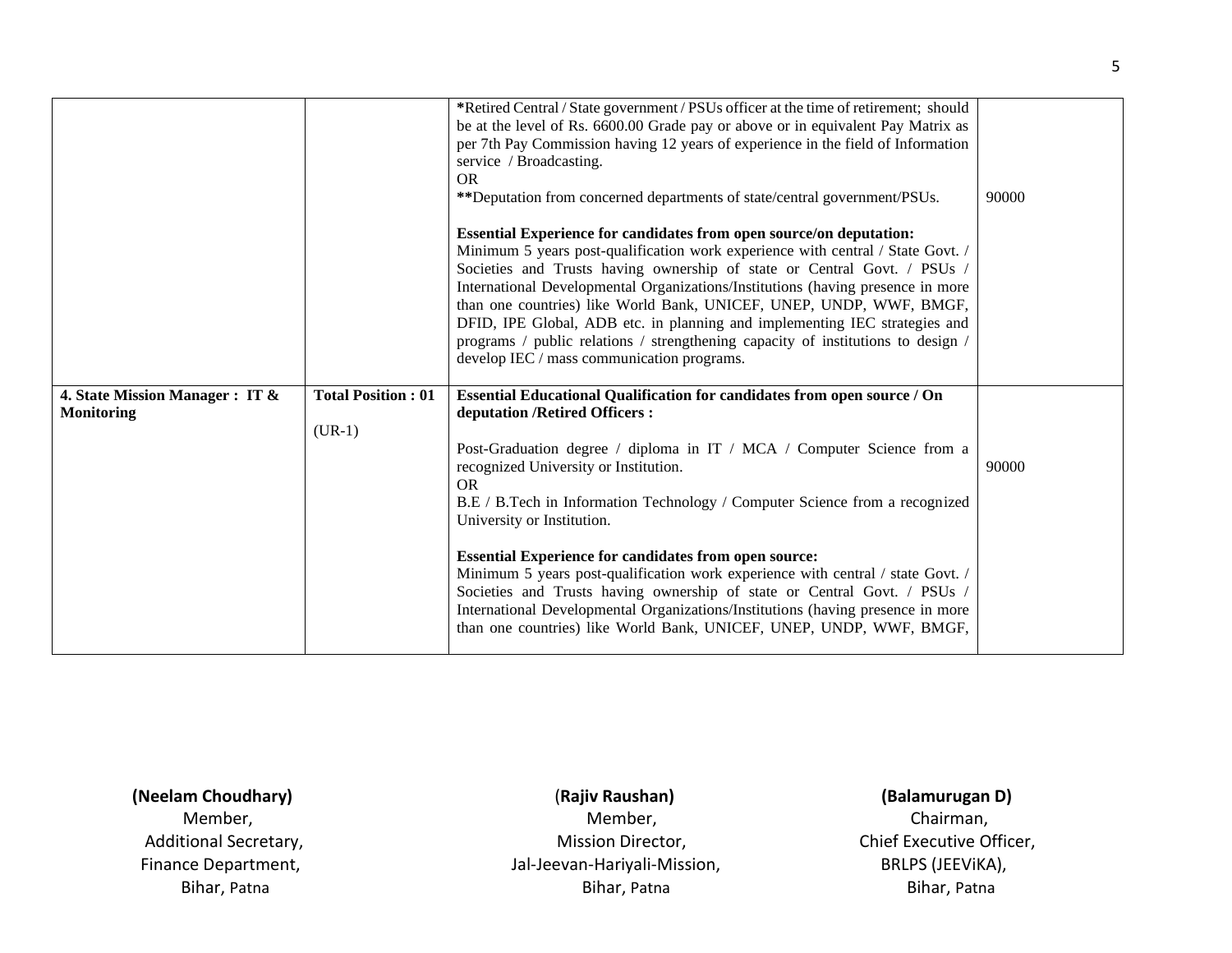|                                       |                           | DFID, IPE Global, ADB etc. in the area of Informatics / Software Development /      |       |
|---------------------------------------|---------------------------|-------------------------------------------------------------------------------------|-------|
|                                       |                           | Data analysis / monitoring $&$ Evaluation.                                          |       |
|                                       |                           |                                                                                     |       |
|                                       |                           |                                                                                     |       |
|                                       |                           | B                                                                                   |       |
| <b>1.Mission Manager: Component 1</b> | <b>Total Position: 10</b> | Essential Educational Qualification for candidates from open source / On            |       |
| to 9 and Innovation & Development     |                           | deputation / Retired Officers :                                                     |       |
|                                       | (UR-2, UR Female-         |                                                                                     |       |
|                                       | 2, BC-1, EWS-1, EBC-      | Post-Graduation degree / diploma in Geology / Hydrology / Environmental             | 60000 |
|                                       | 1, EBC Female-1,          | hydrology / Agriculture and Allied Sector / Agronomy / Horticulture / Crop Science  |       |
|                                       | SC-1, SC Female 1)        | / Environmental Science / Rural Development/ Rural Management / Management          |       |
|                                       |                           | Social Work / Agriculture / Soil Science / Forestry / Horticulture from a           |       |
|                                       |                           | recognized University or Institution.                                               |       |
|                                       |                           | <b>OR</b>                                                                           |       |
|                                       |                           | B.E / B.Tech in hydrology / Civil / Water Resources / Agricultural / Renewable      |       |
|                                       |                           | Energy / Environmental Science from a recognized university and institution.        |       |
|                                       |                           | <b>OR</b>                                                                           |       |
|                                       |                           | * Retired Central/State government / PSUs officer at the time of retirement; should |       |
|                                       |                           | be at the level of Rs.5400.00 Grade pay or above or in equivalent Pay Matrix as per |       |
|                                       |                           | 7th Pay Commission having 7 years of experience in the field of rehabilitation /    |       |
|                                       |                           | land revenue /Geology / Hydrology / Environmental hydrology / Environmental         |       |
|                                       |                           | Science / Civil Engineering / Horticulture / Agriculture / Forestry / Agronomy /    |       |
|                                       |                           | Environmental Science and other related developmental projects.                     |       |
|                                       |                           | <b>OR</b>                                                                           |       |
|                                       |                           | **Deputation of officers / Employee / Civil Engineers from concerned departments    |       |
|                                       |                           | of state/central government / PSUs.                                                 |       |
|                                       |                           |                                                                                     |       |
|                                       |                           | <b>Essential Experience for candidates from open source/on deputation:</b>          |       |
|                                       |                           | Minimum 3 years post-qualification work experience with central / state Govt. /     |       |
|                                       |                           | Societies and Trusts having ownership of state or Central Govt. / PSUs /            |       |
|                                       |                           | International Developmental Organizations/Institutions (having presence in more     |       |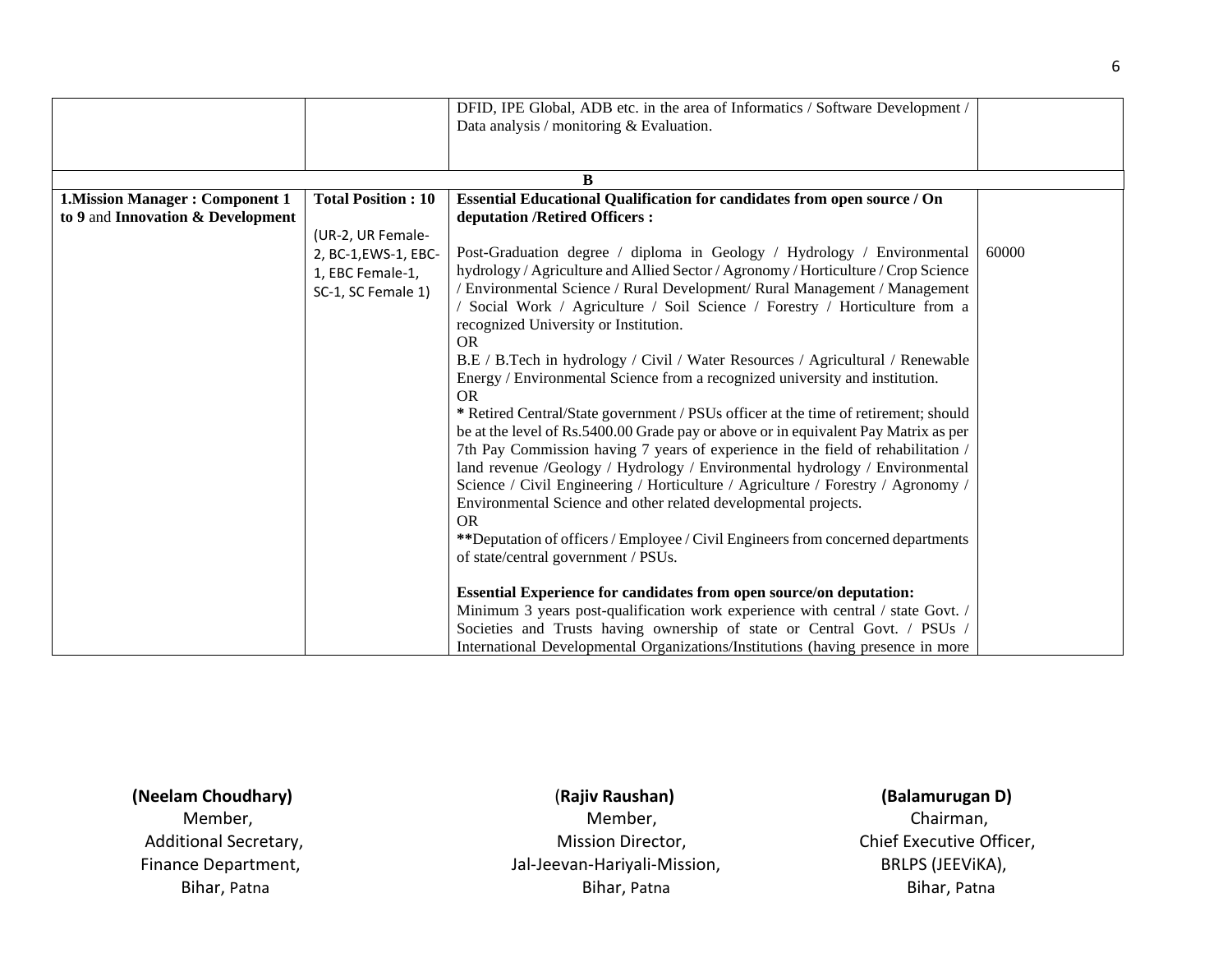|                                                                        |                                       | than one countries) like World Bank, UNICEF, UNEP, UNDP, WWF, BMGF,<br>DFID, IPE Global, ADB etc. in the area of environment conservation / water<br>bodies/Hydrology / Civil Engineering / Irrigation / Rural Development.                                                                                                                                                                                                                                                                                                                                                                                                                                                                                                                                                                                                                                                                                                                                                                                                                                                                                                                                                                               |       |
|------------------------------------------------------------------------|---------------------------------------|-----------------------------------------------------------------------------------------------------------------------------------------------------------------------------------------------------------------------------------------------------------------------------------------------------------------------------------------------------------------------------------------------------------------------------------------------------------------------------------------------------------------------------------------------------------------------------------------------------------------------------------------------------------------------------------------------------------------------------------------------------------------------------------------------------------------------------------------------------------------------------------------------------------------------------------------------------------------------------------------------------------------------------------------------------------------------------------------------------------------------------------------------------------------------------------------------------------|-------|
| 2. Mission Manager: Component<br>10 Renewable Energy (Solar<br>Energy) | <b>Total Position: 01</b><br>$(UR-1)$ | Essential Educational Qualification for candidates from open source / On<br>deputation /Retired Officers:<br>B.E / B.Tech in Civil / Electronics/ Electrical Engineering/Renewable Energy from<br>a recognized University or Institution.<br><b>OR</b><br>*Retired Central/State government/PSUs officer at the time of retirement; should<br>be at the level of Rs.5400.00 Grade pay or above or in equivalent Pay Matrix as per<br>7th Pay Commission having 7 years of experience in the field of Geology /<br>Hydrology / Environmental hydrology / Environmental Science.<br><b>OR</b><br>** Deputation from concerned departments of state/central government/PSUs.<br><b>Essential Experience for candidates from open source/on deputation:</b><br>Minimum 3 years post-qualification work experience with central / state Govt. /<br>Societies and Trusts having ownership of state or Central Govt./ PSUs /<br>International Developmental Organizations/Institutions (having presence in more<br>than one countries) like World Bank, UNICEF, UNEP, UNDP, WWF, BMGF,<br>DFID, IPE Global, ADB etc. in the area of Electrical Engineering / solar /<br>renewable energy or in related projects. | 60000 |
|                                                                        |                                       |                                                                                                                                                                                                                                                                                                                                                                                                                                                                                                                                                                                                                                                                                                                                                                                                                                                                                                                                                                                                                                                                                                                                                                                                           |       |
| <b>3.Mission Manager: Component</b><br>11 IEC and Branding             | <b>Total Position: 01</b><br>$(UR-1)$ | Essential Educational Qualification for candidates from open source / On<br>deputation / Retired Officers :<br>Post-Graduation<br>degree<br>diploma<br>in Mass<br>Communication/<br>$\sqrt{2}$<br>Journalism/information and Media studies/ Public relation from a recognized<br>University or Institution.                                                                                                                                                                                                                                                                                                                                                                                                                                                                                                                                                                                                                                                                                                                                                                                                                                                                                               |       |
|                                                                        |                                       | <b>OR</b>                                                                                                                                                                                                                                                                                                                                                                                                                                                                                                                                                                                                                                                                                                                                                                                                                                                                                                                                                                                                                                                                                                                                                                                                 | 60000 |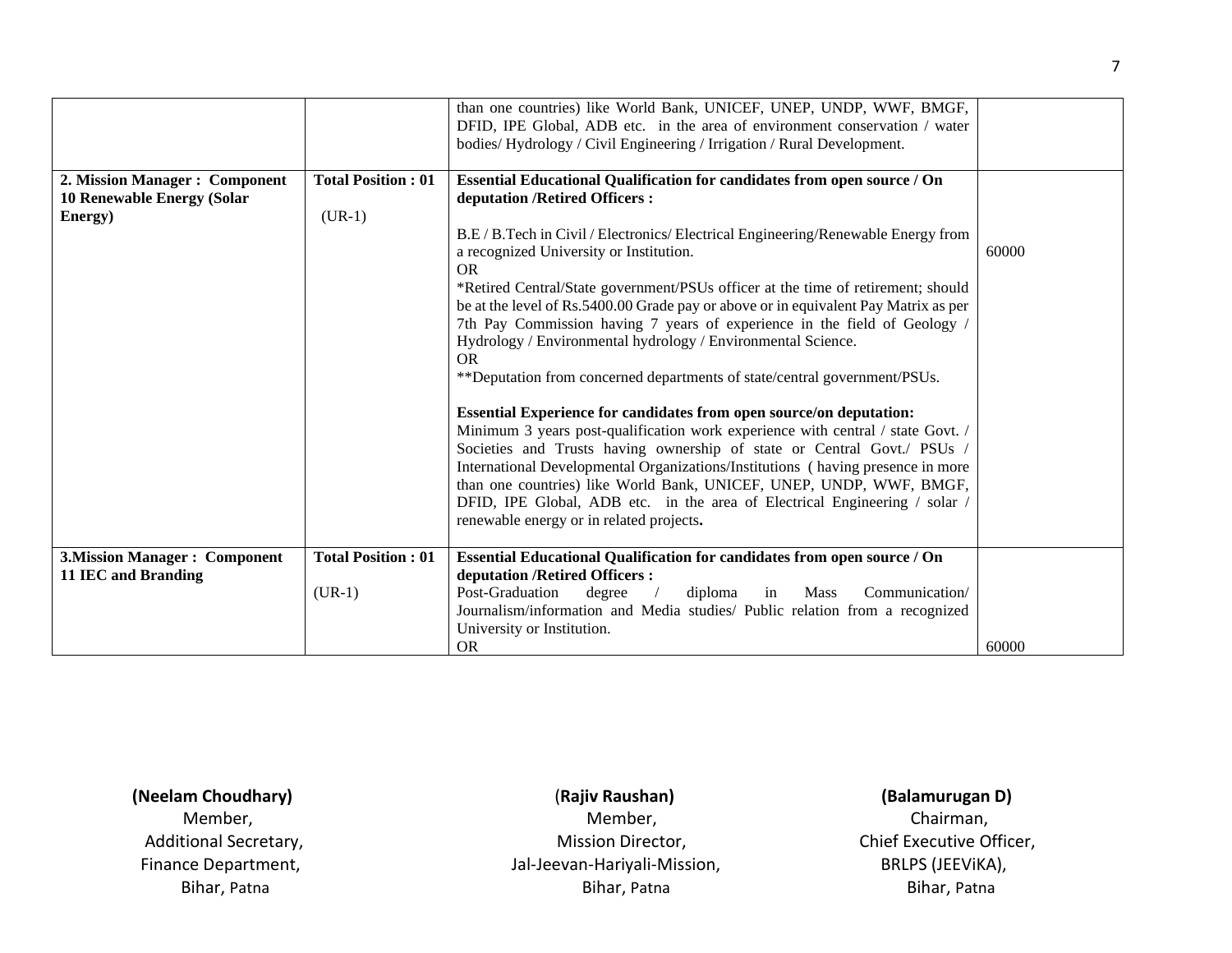|                                   |                           | *Retired Central/State government/PSUs/IPRD officer at the time of retirement;<br>should be at the level of Rs.5400.00 Grade pay or above or in equivalent Pay Matrix<br>as per 7th Pay Commission having 7 years of experience in the field of Information<br>service / Broadcasting.<br><b>OR</b><br>**Deputation from concerned departments of state/central government/PSUs.<br><b>Essential Experience for candidates from open source/on deputation:</b><br>Minimum 3 years post-qualification work experience with Central/ state<br>government / Societies and Trusts having ownership of state or Central Govt. /<br>PSUs / International Developmental Organizations/Institutions (having presence<br>in more than one countries) like World Bank, UNICEF, UNEP, UNDP, WWF,<br>BMGF, DFID, IPE Global etc. in planning and implementing IEC strategies and<br>programs / public relations / strengthening capacity of institutions to design /<br>develop IEC / mass communication programs. |       |
|-----------------------------------|---------------------------|--------------------------------------------------------------------------------------------------------------------------------------------------------------------------------------------------------------------------------------------------------------------------------------------------------------------------------------------------------------------------------------------------------------------------------------------------------------------------------------------------------------------------------------------------------------------------------------------------------------------------------------------------------------------------------------------------------------------------------------------------------------------------------------------------------------------------------------------------------------------------------------------------------------------------------------------------------------------------------------------------------|-------|
| <b>4. Mission Manager: IT and</b> | <b>Total Position: 01</b> | Essential Educational Qualification for candidates from open source / On                                                                                                                                                                                                                                                                                                                                                                                                                                                                                                                                                                                                                                                                                                                                                                                                                                                                                                                               |       |
| <b>Monitoring</b>                 | $(UR-1)$                  | deputation /Retired Officers:                                                                                                                                                                                                                                                                                                                                                                                                                                                                                                                                                                                                                                                                                                                                                                                                                                                                                                                                                                          |       |
|                                   |                           | Post-Graduation degree / diploma in IT / MCA / Computer Science from a<br>recognized University or Institution.                                                                                                                                                                                                                                                                                                                                                                                                                                                                                                                                                                                                                                                                                                                                                                                                                                                                                        | 60000 |
|                                   |                           | <b>OR</b><br>B.E / B.Tech in Information Technology / Computer Science from a recognized<br>University or Institution.                                                                                                                                                                                                                                                                                                                                                                                                                                                                                                                                                                                                                                                                                                                                                                                                                                                                                 |       |
|                                   |                           | <b>Essential Experience for candidates from open source:</b><br>Minimum 3 years post-qualification work experience with central / state Govt. /<br>Societies and Trusts having ownership of state or Central Govt ./ PSUs<br>International Developmental Organizations/Institutions (having presence in more<br>than one countries) like World Bank, UNICEF, UNEP, UNDP, WWF, BMGF,                                                                                                                                                                                                                                                                                                                                                                                                                                                                                                                                                                                                                    |       |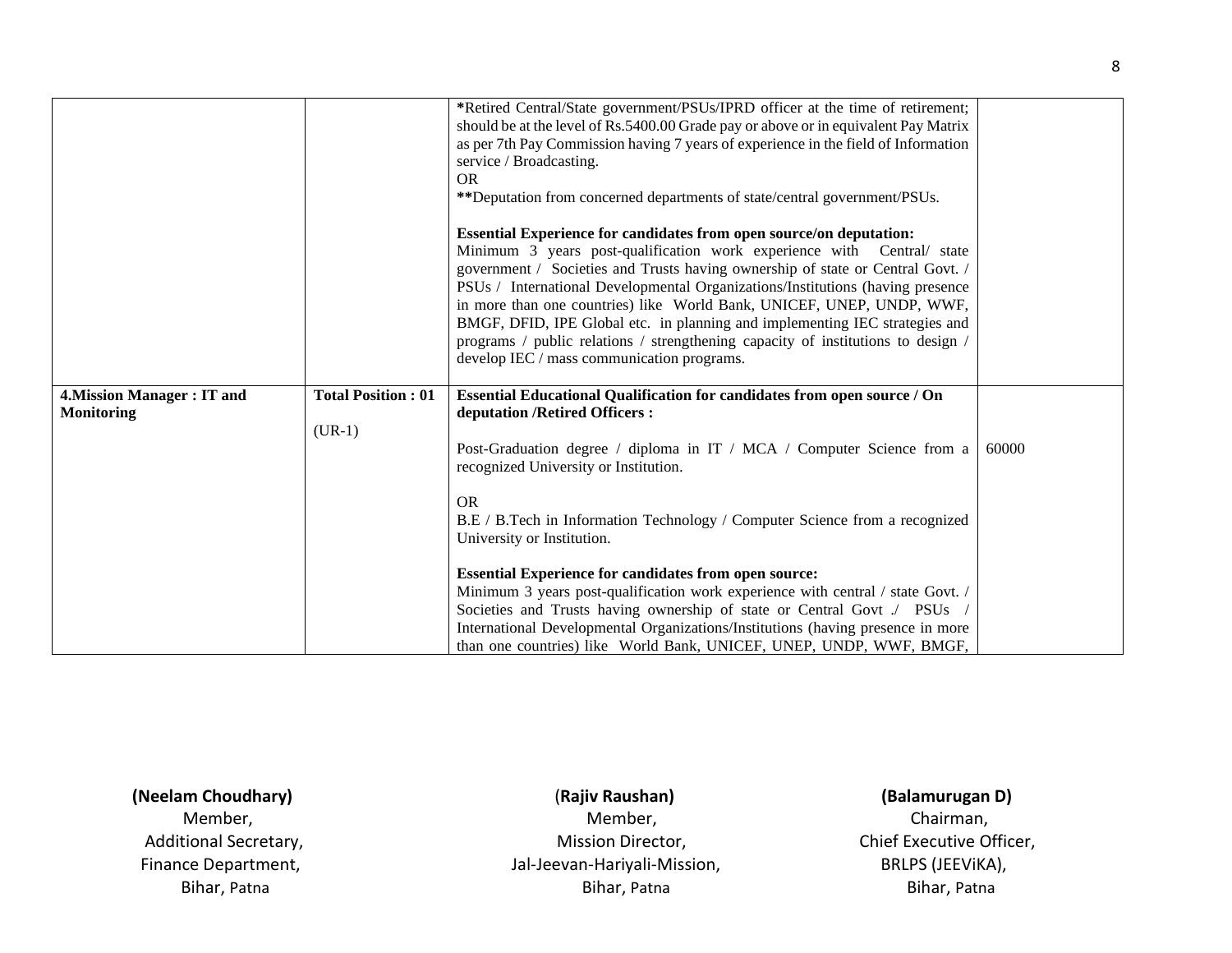|                                                      |                                       | DFID, IPE Global ADB etc. in the area of Informatics / Software Development /<br>Data analysis / monitoring $&$ Evaluation.                                                                                                                                                                                                                                                                                                                                                                                                                                                                                                                                 |       |
|------------------------------------------------------|---------------------------------------|-------------------------------------------------------------------------------------------------------------------------------------------------------------------------------------------------------------------------------------------------------------------------------------------------------------------------------------------------------------------------------------------------------------------------------------------------------------------------------------------------------------------------------------------------------------------------------------------------------------------------------------------------------------|-------|
| <b>5. Mission Manager: HR and</b><br><b>Training</b> | <b>Total Position: 01</b><br>$(UR-1)$ | <b>Essential Educational Qualification for candidates from open source / On</b><br>deputation / Retired Officers :<br>Post-Graduation degree / diploma in Management / Business Administration / HR<br>Management from a recognized University or Institution.<br><b>OR</b><br>*Retired Central / State government / PSUs officer at the time of retirement; should<br>be at the level of Rs.5400.00 Grade pay or above or in equivalent Pay Matrix as per<br>7th Pay Commission having 7 years of experience in the field of HR and Personnel<br>Administration.<br><b>OR</b><br>**Deputation from concerned departments of state/central government/PSUs. | 60000 |
|                                                      |                                       | Essential Experience for candidates from open source/on deputation:<br>Minimum 3 years post-qualification work experience with central / state Govt. /<br>Societies and Trusts having ownership of state or Central Govt. / PSUs / private<br>organizations / International Developmental Organizations/Institutions (having<br>presence in more than one country) like World Bank, UNICEF, UNEP, UNDP,<br>WWF, BMGF, DFID, IPE Global etc. ADB etc. in human resource management /<br>Manpower management / administrative and HRD affairs.                                                                                                                |       |
|                                                      |                                       | C                                                                                                                                                                                                                                                                                                                                                                                                                                                                                                                                                                                                                                                           |       |
| <b>1. Finance and Procurement Officer</b>            | <b>Total Position: 01</b><br>$(UR-1)$ | Essential Educational Qualification for candidates from open source / On<br>deputation / Retired Officers :<br>PG Degree/Diploma in Management / Business Administration /Finance /<br>Commerce from a recognized University or Institution.                                                                                                                                                                                                                                                                                                                                                                                                                |       |
|                                                      |                                       | <b>OR</b>                                                                                                                                                                                                                                                                                                                                                                                                                                                                                                                                                                                                                                                   |       |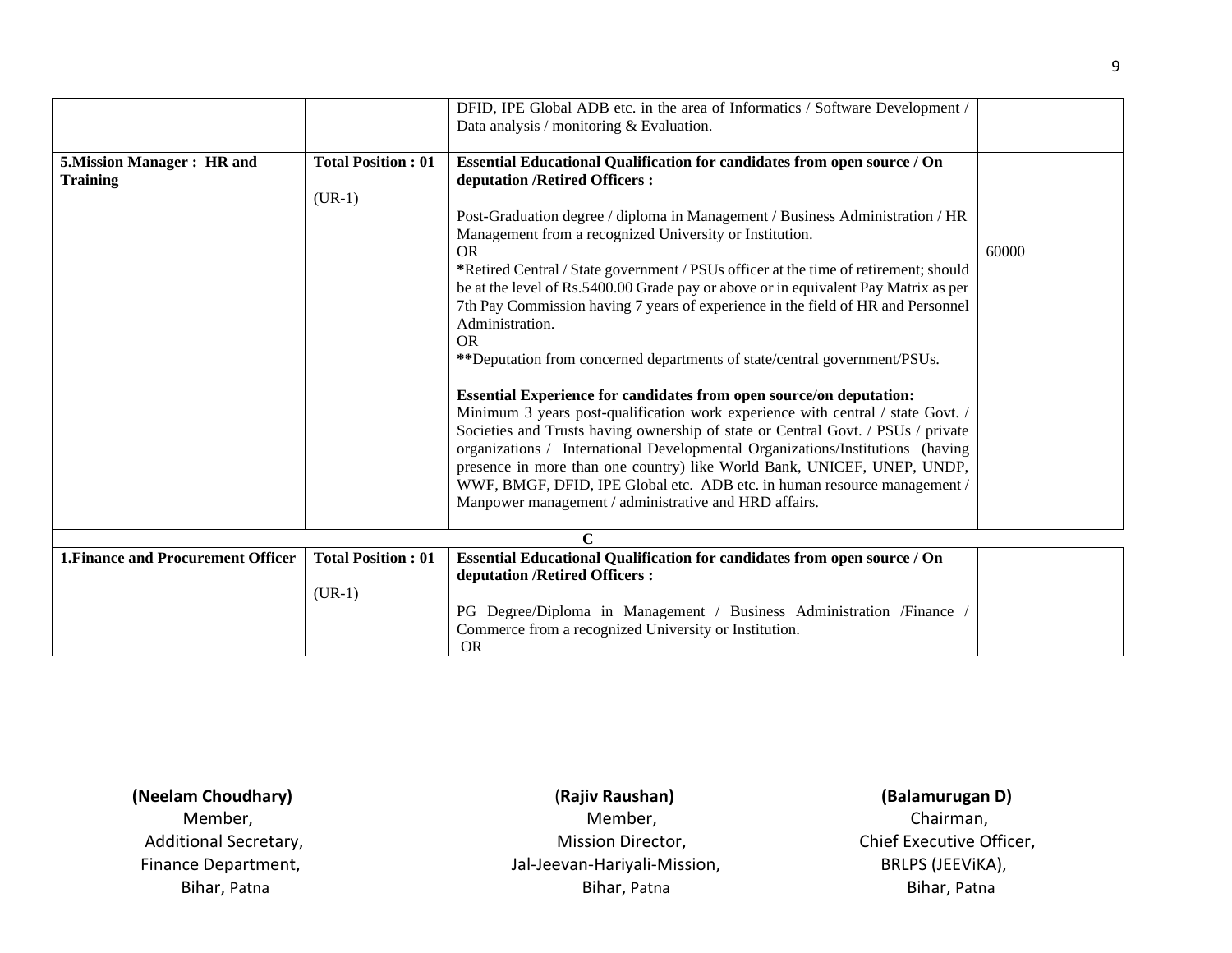|                    |                           | Chartered Accountant (completed) from Institute Accountants of India.<br><b>OR</b><br>Cost & Management Accountant (previously known as Cost Accountant)<br>(completed) from Institute of Cost Accountants of India (previously known as Cost<br>& Works Accountants of India).<br><b>OR</b><br>*Retired Central/State government/PSUs officer at the time of retirement; should<br>be at the level of Rs. 6600.00 Grade pay or above or in equivalent Pay Matrix as<br>per 7th Pay Commission).<br><b>OR</b><br>**Deputation from concerned departments of state/central government/PSUs.<br><b>Essential Experience for candidates from open source/on deputation:</b><br>Minimum 5 years post-qualification work experience with central / state Govt. /<br>Societies and Trusts having ownership of state or Central Govt. / PSUs /<br>International Developmental Organizations/Institutions (having presence in more<br>than one countries) like World Bank, UNICEF, UNEP, UNDP, WWF, BMGF,<br>DFID, IPE Global, ADB etc. in financial management / financial planning /<br>accounting and reporting / supply chain management system / handling<br>procurement related activities like RFP / bid management, audit, contract<br>management and vendor management. | 90000 |
|--------------------|---------------------------|--------------------------------------------------------------------------------------------------------------------------------------------------------------------------------------------------------------------------------------------------------------------------------------------------------------------------------------------------------------------------------------------------------------------------------------------------------------------------------------------------------------------------------------------------------------------------------------------------------------------------------------------------------------------------------------------------------------------------------------------------------------------------------------------------------------------------------------------------------------------------------------------------------------------------------------------------------------------------------------------------------------------------------------------------------------------------------------------------------------------------------------------------------------------------------------------------------------------------------------------------------------------------|-------|
| 2. Finance Officer | <b>Total Position: 01</b> | Essential Educational Qualification for candidates from open source / On<br>deputation / Retired Officers :                                                                                                                                                                                                                                                                                                                                                                                                                                                                                                                                                                                                                                                                                                                                                                                                                                                                                                                                                                                                                                                                                                                                                              |       |
|                    | $(UR-1)$                  |                                                                                                                                                                                                                                                                                                                                                                                                                                                                                                                                                                                                                                                                                                                                                                                                                                                                                                                                                                                                                                                                                                                                                                                                                                                                          |       |
|                    |                           | PG Degree/Diploma in Management / Business Administration /Finance /                                                                                                                                                                                                                                                                                                                                                                                                                                                                                                                                                                                                                                                                                                                                                                                                                                                                                                                                                                                                                                                                                                                                                                                                     |       |
|                    |                           | Commerce from a recognized University or Institution.<br><b>OR</b>                                                                                                                                                                                                                                                                                                                                                                                                                                                                                                                                                                                                                                                                                                                                                                                                                                                                                                                                                                                                                                                                                                                                                                                                       | 60000 |
|                    |                           |                                                                                                                                                                                                                                                                                                                                                                                                                                                                                                                                                                                                                                                                                                                                                                                                                                                                                                                                                                                                                                                                                                                                                                                                                                                                          |       |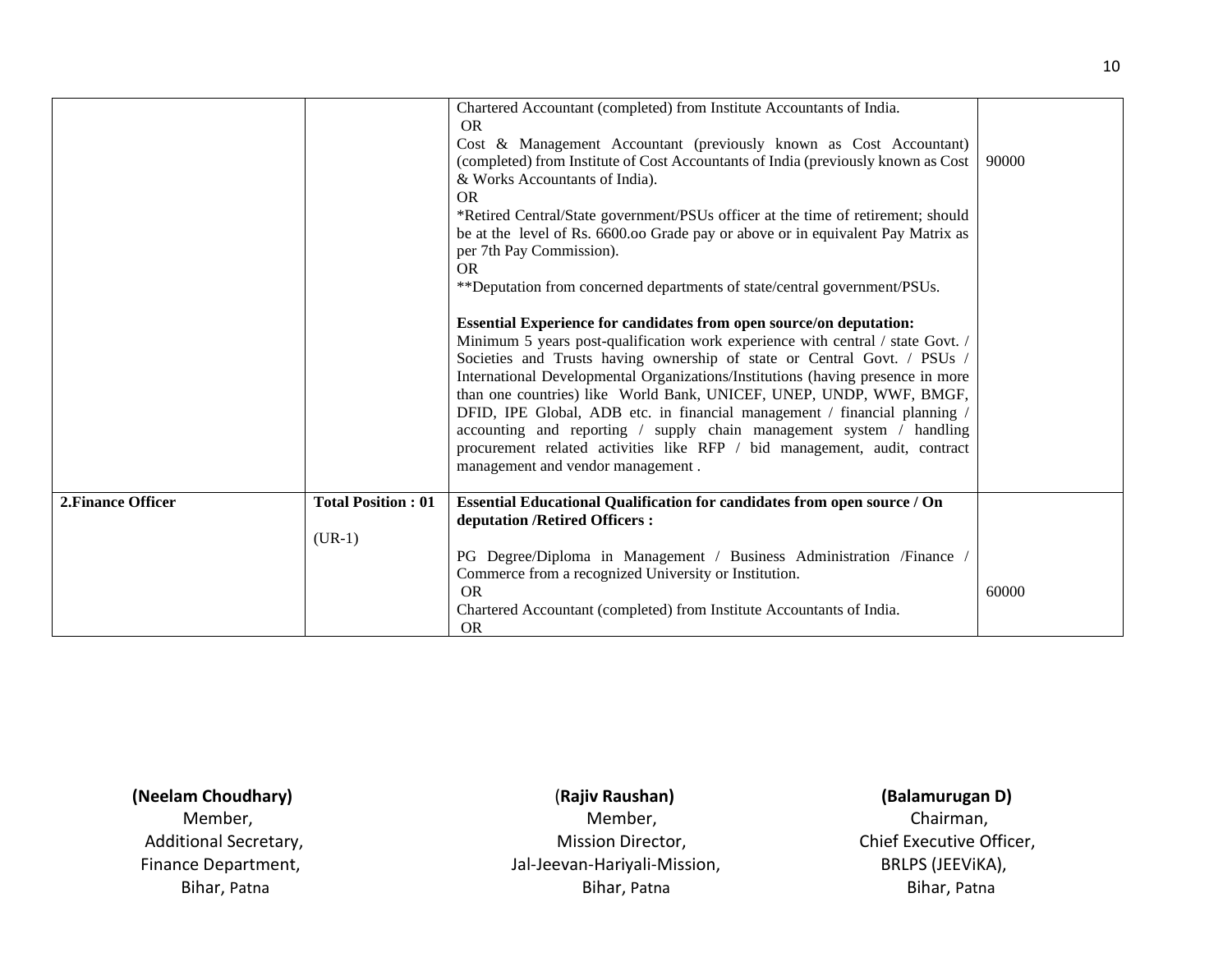| Cost & Management Accountant (previously known as Cost Accountant)<br>(completed) from Institute of Cost Accountants of India (previously known as Cost<br>& Works Accountants of India).                                                                                                                                                                                                                                                                                                                |  |
|----------------------------------------------------------------------------------------------------------------------------------------------------------------------------------------------------------------------------------------------------------------------------------------------------------------------------------------------------------------------------------------------------------------------------------------------------------------------------------------------------------|--|
| <b>OR</b><br>*Retired Central/State government/PSUs officer at the time of retirement; should<br>be at the level of Rs.5400.00 Grade pay or above or in equivalent Pay Matrix as per<br>7th Pay Commission.                                                                                                                                                                                                                                                                                              |  |
| OR.<br>**Deputation from concerned departments of state/central government/PSUs.                                                                                                                                                                                                                                                                                                                                                                                                                         |  |
| <b>Essential Experience for candidates from open source/on deputation:</b><br>Minimum 3 years post-qualification work experience with central / state Govt. /<br>Societies and Trusts having ownership of state or Central Govt. / PSUs /<br>International Developmental Organizations/Institutions (having presence in more<br>than one country) like World Bank, UNICEF, UNEP, UNDP, WWF, BMGF,<br>DFID, IPE Global, ADB etc. in financial management/ financial planning<br>accounting and reporting. |  |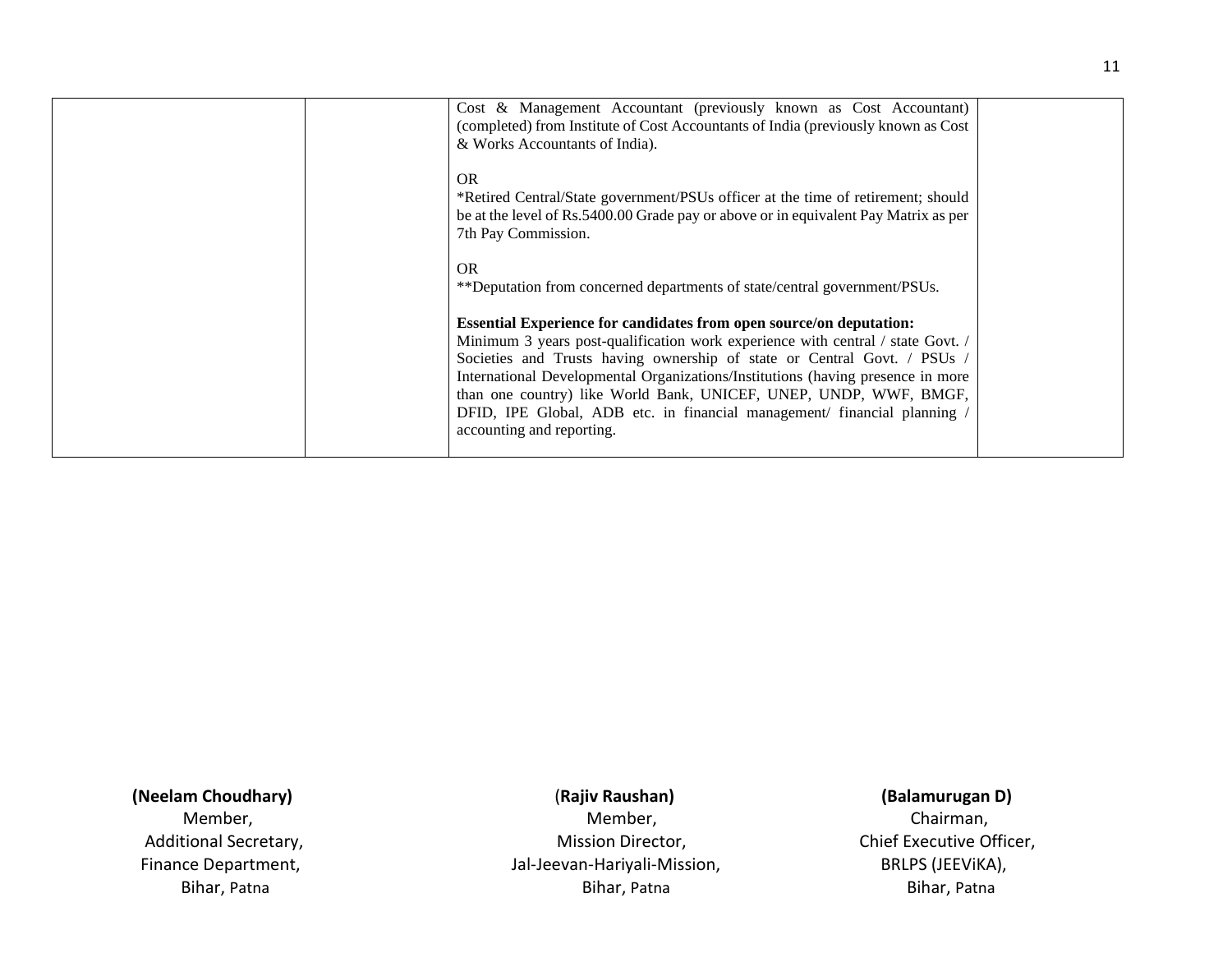|    | 5. Procurement Officer                                                                            | <b>Total Position: 01</b><br>$(UR-1)$              | Essential Educational Qualification for candidates from open source / On<br>deputation /Retired Officers:<br>Post-Graduation degree / diploma in Business Administration / Management from<br>a recognized University or Institution.<br><b>OR</b><br>*Retired Central/State government/PSUs officer at the time of retirement; should<br>be at the level of Rs.5400.00 Grade pay or above or in equivalent Pay Matrix as per<br>7th Pay Commission.<br><b>OR</b><br>**Deputation from concerned departments of state/central government/PSUs.<br><b>Essential Experience for candidates from open source/on deputation:</b><br>Minimum 3 years post-qualification work experience with central / state Govt. /<br>Societies and Trusts having ownership of state or Central Govt. / PSUs /<br>International Developmental Organizations/Institutions (having presence in more<br>than one country) like World Bank, UNICEF, UNEP, UNDP, WWF, BMGF,<br>DFID, IPE Global, ADB etc. in handling procurement related activities like<br>bid/RFP management, contract management, Audit and vendor management, | 60000 |
|----|---------------------------------------------------------------------------------------------------|----------------------------------------------------|------------------------------------------------------------------------------------------------------------------------------------------------------------------------------------------------------------------------------------------------------------------------------------------------------------------------------------------------------------------------------------------------------------------------------------------------------------------------------------------------------------------------------------------------------------------------------------------------------------------------------------------------------------------------------------------------------------------------------------------------------------------------------------------------------------------------------------------------------------------------------------------------------------------------------------------------------------------------------------------------------------------------------------------------------------------------------------------------------------|-------|
|    |                                                                                                   |                                                    | supply chain management system.                                                                                                                                                                                                                                                                                                                                                                                                                                                                                                                                                                                                                                                                                                                                                                                                                                                                                                                                                                                                                                                                            |       |
|    |                                                                                                   |                                                    | D                                                                                                                                                                                                                                                                                                                                                                                                                                                                                                                                                                                                                                                                                                                                                                                                                                                                                                                                                                                                                                                                                                          |       |
| 1. | <b>District Mission Manager</b>                                                                   |                                                    |                                                                                                                                                                                                                                                                                                                                                                                                                                                                                                                                                                                                                                                                                                                                                                                                                                                                                                                                                                                                                                                                                                            |       |
|    | (30 Position (UR-8, UR                                                                            | <b>District Mission</b>                            | <b>Essential Educational Qualification:</b>                                                                                                                                                                                                                                                                                                                                                                                                                                                                                                                                                                                                                                                                                                                                                                                                                                                                                                                                                                                                                                                                |       |
|    | Female-5, BC-2, BC-<br>Female-1, EBC-4, EBC<br>Female-2, EWS-3, BCW-1,<br>$SC-3$ , $SC$ Female-1) | Manager (Total<br>Post -30, Roster<br>Point 31-60) | Post-Graduation degree /diploma in Agriculture and Allied Sector / Agriculture<br>Engineering / Agronomy / Horticulture / Crop Science / Environment Science /<br>Sociology / Social Work / Rural Development / Rural Management / MBA from a<br>recognized University or Institution.                                                                                                                                                                                                                                                                                                                                                                                                                                                                                                                                                                                                                                                                                                                                                                                                                     | 45000 |
|    |                                                                                                   |                                                    | <b>Essential Experience for candidates from open source:</b>                                                                                                                                                                                                                                                                                                                                                                                                                                                                                                                                                                                                                                                                                                                                                                                                                                                                                                                                                                                                                                               |       |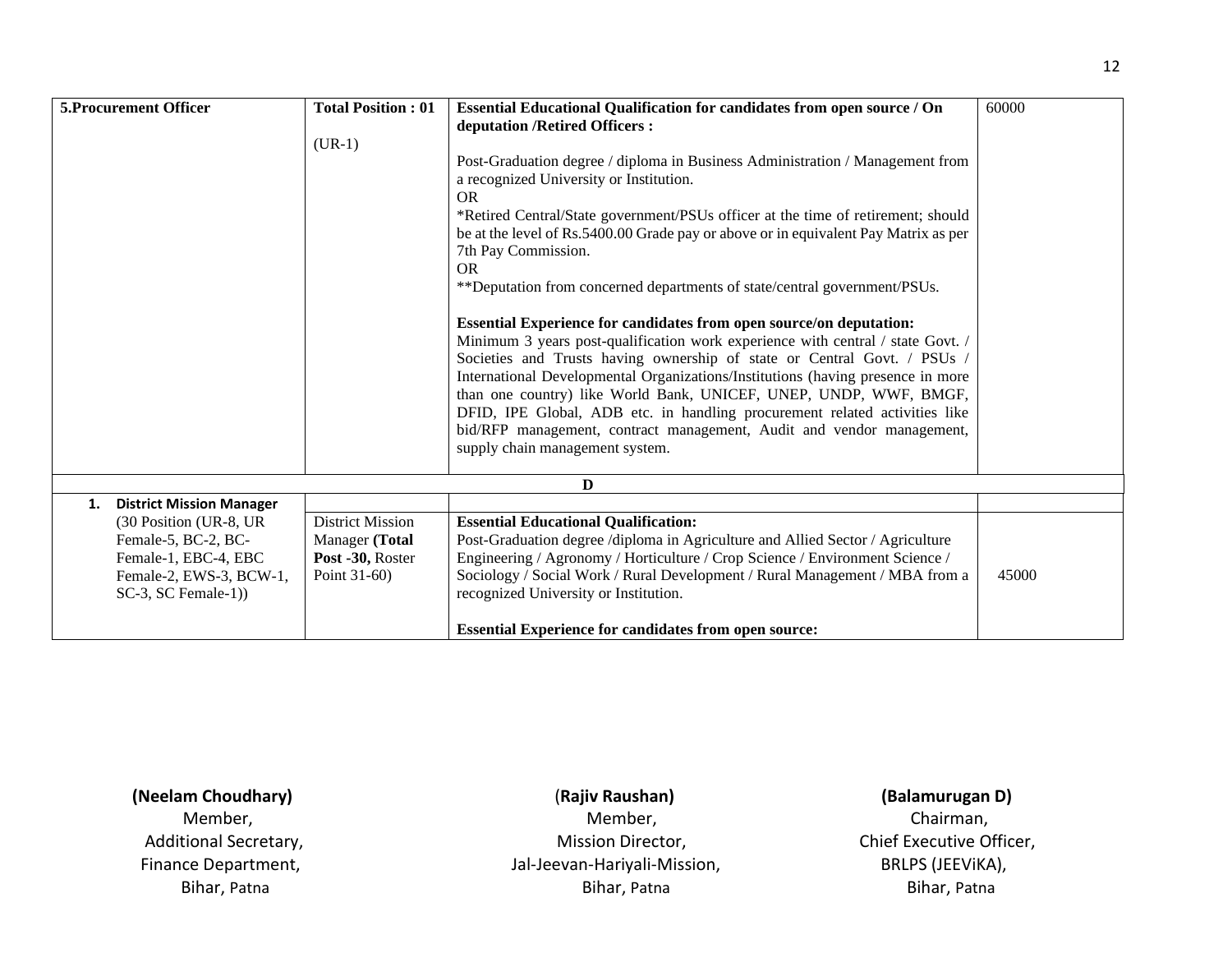|                      |                                                             | Minimum 1 year post-qualification work experience with central / state Govt. /<br>Societies and Trusts having ownership of state or Central Govt. / PSUs /<br>International Developmental Organizations/Institutions (having presence in more<br>than one country) like World Bank, UNICEF, UNEP, UNDP, WWF, BMGF,<br>DFID, IPE Global, ADB etc. in the area of environment conservation / water<br>bodies/Hydrology / Civil Engineering / Irrigation / Rural Development.                                                                                                                                                         |       |
|----------------------|-------------------------------------------------------------|------------------------------------------------------------------------------------------------------------------------------------------------------------------------------------------------------------------------------------------------------------------------------------------------------------------------------------------------------------------------------------------------------------------------------------------------------------------------------------------------------------------------------------------------------------------------------------------------------------------------------------|-------|
| 2. Programme Manager | <b>Total Position: 10</b>                                   | <b>Essential Educational Qualification:</b>                                                                                                                                                                                                                                                                                                                                                                                                                                                                                                                                                                                        |       |
|                      | (UR-2, UR Female-                                           | Graduation in Science / Business Administration / Computer Application from a                                                                                                                                                                                                                                                                                                                                                                                                                                                                                                                                                      |       |
|                      | 2, BC-1, EWS-1, EBC-                                        | recognized institute or university.                                                                                                                                                                                                                                                                                                                                                                                                                                                                                                                                                                                                |       |
|                      | 1, EBC Female-1,                                            |                                                                                                                                                                                                                                                                                                                                                                                                                                                                                                                                                                                                                                    |       |
|                      | SC-1, SC Female-1)                                          | <b>Essential Experience for candidates from open source:</b><br>Minimum 2 years post-qualification work experience with central / state Govt. /<br>Societies and Trusts having ownership of state or Central Govt. / PSUs /<br>International Developmental Organizations/Institutions (having presence in more<br>than one country) like World Bank, UNICEF, UNEP, UNDP, WWF, BMGF,<br>DFID, IPE Global etc. in the area of Data analysis / monitoring & Evaluation /<br>Rural Development / environment conservation / renewable energy / IEC activities<br>Human Resource Management.                                            | 32000 |
| 3.Accountant         | <b>Total Position: 03</b><br>(UR-1, UR Female-<br>1, EBC-1) | <b>Essential Educational Qualification:</b><br>Graduation in Commerce / Business Administration from a recognized institute or<br>university.<br><b>Essential Experience for candidates from open source:</b><br>Minimum 2 years post-qualification work experience with central / state Govt. /<br>Societies and Trusts having ownership of state or Central Govt. / PSUs /<br>International Developmental Organizations/Institutions (having presence in more<br>than one country) like World Bank, UNICEF, UNEP, UNDP, WWF, BMGF,<br>DFID, IPE Global etc. in book keeping, accounts related job and secretarial<br>assistance. | 27000 |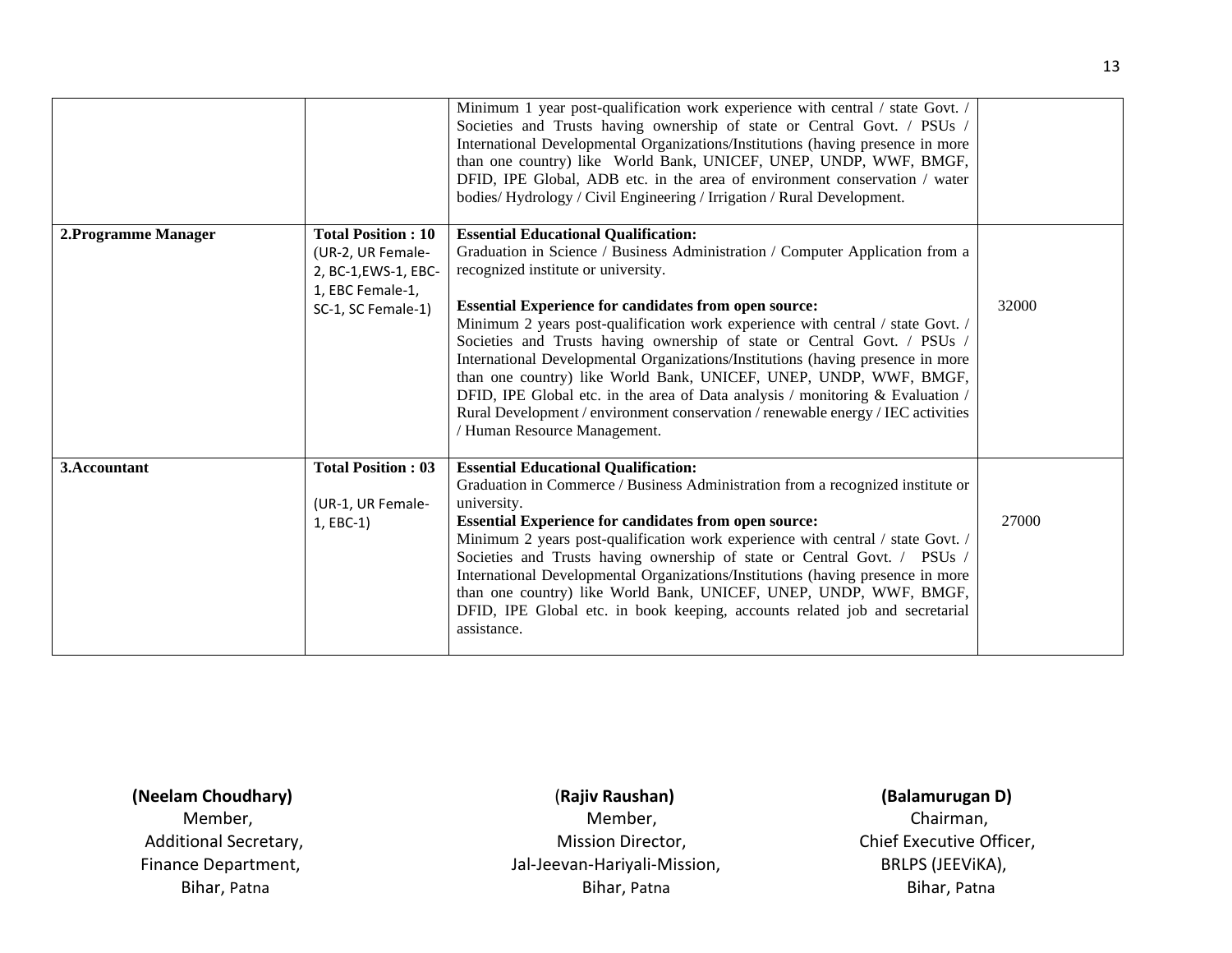| <b>4. Office Assistant</b>   | <b>Total Position: 03</b> | <b>Essential Educational Qualification:</b>                                         |                                |
|------------------------------|---------------------------|-------------------------------------------------------------------------------------|--------------------------------|
|                              |                           | Graduation in any discipline from a recognized institute or university.             |                                |
|                              | (UR-1, UR Female-         |                                                                                     | 22500                          |
|                              |                           |                                                                                     |                                |
|                              | 1, EBC-1)                 | <b>Essential Experience for candidates from open source:</b>                        |                                |
|                              |                           | Minimum 2 years post-qualification work experience with central / state Govt. /     |                                |
|                              |                           | Societies and Trusts having ownership of state or Central Govt. / PSUs /            |                                |
|                              |                           | International Developmental Organizations/Institutions (having presence in more     |                                |
|                              |                           | than one country) like World Bank, UNICEF, UNEP, UNDP, WWF, BMGF,                   |                                |
|                              |                           | DFID, IPE Global etc. in extending secretarial assistance and managing              |                                |
|                              |                           | communication, office record, compiling of project information and maintaining      |                                |
|                              |                           | records.                                                                            |                                |
| <b>5.Data Entry Operator</b> | <b>Total Position: 02</b> |                                                                                     |                                |
|                              |                           |                                                                                     |                                |
|                              |                           | As per Beltron Norms                                                                | As per Beltron<br><b>Norms</b> |
|                              | $(UR-1, EBC-1)$           |                                                                                     |                                |
|                              |                           |                                                                                     |                                |
| 6.PA-cum-Steno               | <b>Total Position: 02</b> | Only for retired officer                                                            |                                |
|                              |                           |                                                                                     |                                |
|                              |                           |                                                                                     |                                |
|                              | $(UR-1, EBC-1)$           | <b>Essential Educational Qualification / Experience :</b>                           |                                |
|                              |                           | Retired Central / State government officer having experience of working as PA-      | 27000                          |
|                              |                           | cum-steno for at least 10 years and at the time of retirement, officer should be at |                                |
|                              |                           | the level of 4200 Grade pay or above or in equivalent Pay Matrix as per 7th Pay     |                                |
|                              |                           | Commission.                                                                         |                                |

**Notes for Applicants:** 

 **(Neelam Choudhary)** (**Rajiv Raushan) (Balamurugan D)**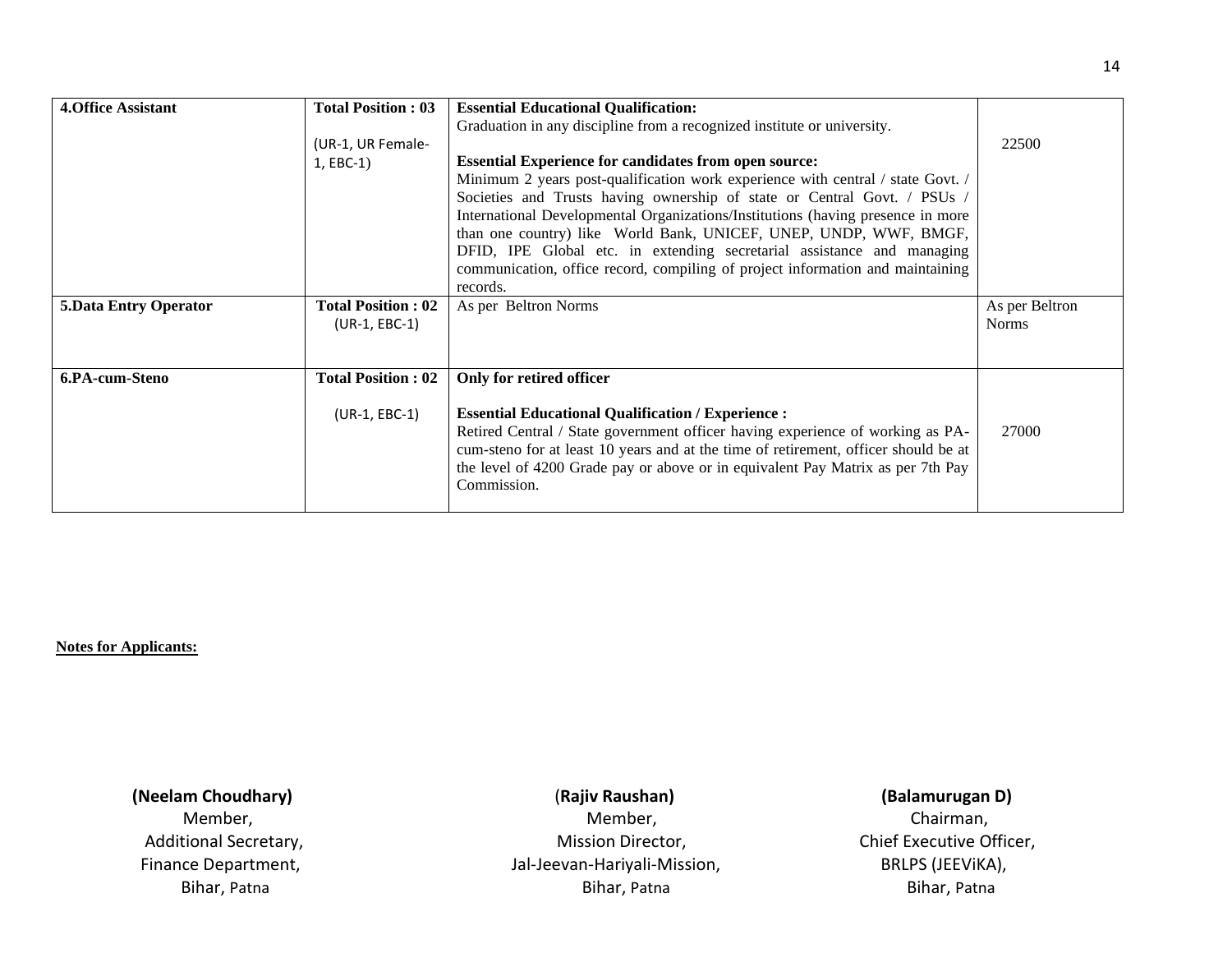- 1. Official website **[http://brlps.in](http://brlps.in/)** or **[http://www.jaljeevanhariyali.bih.nic.in](http://www.jaljeevanhariyali.bih.nic.in/)** may be visited to know detailed eligibility criteria and other details.
- 2. Applications will be accepted from **10th September 2020** only through online mode.
- 3. Last Date for receipt of applications is **30th September, 2020**. Applications beyond this date & time will not be accepted.
- 4. Candidates are requested to check the websites regularly for updates and other announcements.
- 5. The latest Reservation Policy of the Government of Bihar shall be applicable for this recruitment.
- 6. Reservation benefits will be available only to the applicants who have domicile of Bihar.
- 7. JJHM reserves the right to cancel this recruitment process, fully or partially, at any stage at its discretion.
- 8. Number of vacancies may be changed without prior notice.
- 9. Educational qualifications approved by the AICTE / MHRD of respective states of the candidates would be considered valid for these vacancies.
- 10. In case the Universities / Boards, award grades / CGPA / OGPA, the same will have to be indicated in equivalent percentage of marks as per the norms adopted by the respective University / Board. In the absence of the same, the candidature will not be considered.
- 11. Post qualification relevant experience (Full time) with central / state Govt. / Societies and Trusts having ownership of state or Central Govt. / PSUs / International Developmental Organizations/Institutions (having presence in more than one country) like World Bank, UNICEF, UNEP, UNDP, WWF, BMGF, DFID, IPE Global, ADB etc. shall only be considered. For this purpose, only completed year of experience in relevant domain shall be considered. Intern-ship, training, articleship and self-employment etc. shall not be considered as experience.
- 12. Persons who had been separated from societies / Institutions / organizations of Governments (Central or state) or private on any disciplinary grounds need not apply for these posts as their candidature will not be considered.
- 13. Total no. of years of relevant experience in the domain clearly establishing start and end dates, as required for the position.
- 14. In cases of overlap of durations in experience, multiple experience letters with same date / issue number, all such experiences will not be considered and will rejected.
- 15. Only one application should be filled for one post by an applicant. The candidates, who wish to apply for one or more than one position should submit a completely filled separate application for each position.
- 16. For the purpose of calculation of the period of experience, the reference date will be the **31st August, 2020.**
- 17. Shortlisting will be done in the ratio of 1:10 for each position according to the norms mentioned in Annexure-2 (Stage1).
- 18. Only shortlisted candidate will be called for further process of selection. Any cost incurred by candidates for attending the different stages of selection process will not be reimbursed by the JJHM.
- 19. Minimum Age limit is 21 years as on **31 st August, 2020**.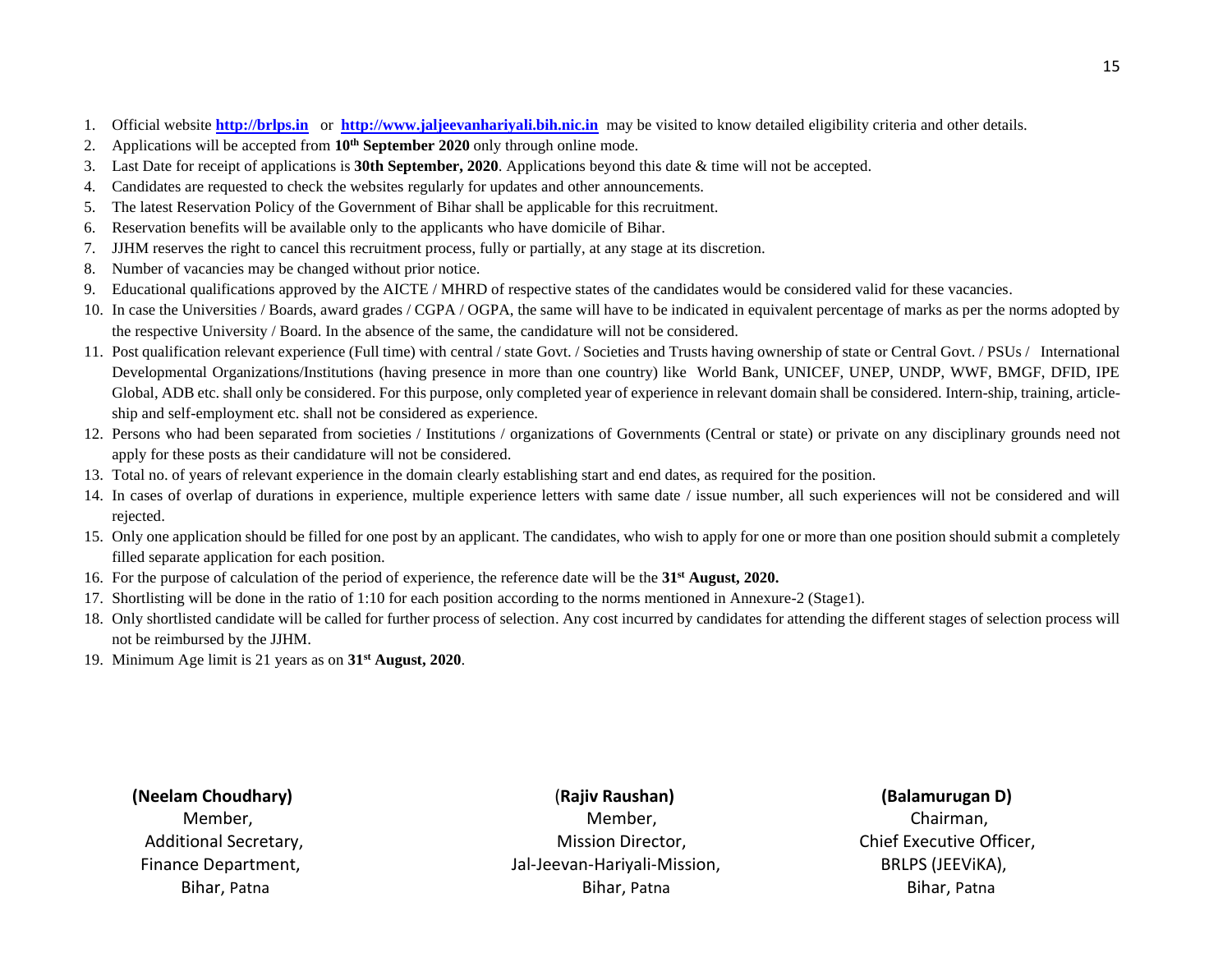- 20. The maximum age limit on **31st August, 2020** for **General Candidates is 45 years. Age Relaxation for other categories will be applicable as per the norms of the Government of Bihar. For Retired person, the maximum age limit is 63 years.**
- 21. Essential Educational qualification required for Retired officers/employees and officers/employees on deputation will be same as open source candidate and also similar (Annexure-2, Stage 1) shortlisting process shall be applicable for the Retired officers/employees and Officers/Employees on deputation also and further process of selection shall be carried out accordingly. As Essential Educational Qualification for the post of PA-cum-steno is not specifically mentioned, the shortlisting procedure of stage-1, Annexure-2 would be carried out by the criteria parameter of 2, 3  $\&$  4 of stage-1, Annexure-2 and then further process of selection would be carried out.
- 22. \*In case of Retired Bihar State government Officers / employees, the remuneration shall be in accordance with the norms of GAD, Bihar (i.e. Last month Pay & Allowance- Pension & Allowance).
- 23. \*\*Officers/Employees who will fill the form to come on deputation will require to submit a NOC from Head of their parent department.
- 24. Positions under JJHM are offered on contract basis, contract period for the selected candidate would be upto **March 2022 or co-terminus with project / Mission**.
- 25. Responsibilities shall be rendered by the Mission Director, JJHM, for the positions having more than one vacancy, according to suitability and administrative requirement of the Project/Mission.
- 26. Renewal of contract would be performed annually, subject to the performance of the employee and initially there would be a probation period of 3 months.
- 27. The contractually engaged staff shall have no legal claim to regular absorption either during or after the period of contract.
- 28. Record of non-selected candidates shall not be preserved beyond 6 months from the date of publication of the selection list except for selected and waitlisted candidates.
- 29. Candidates belonging to BC, EBC, EWS & unreserved shall have to pay a non-refundable application fee of Rs.500/- (Rs. Five Hundred only) for every position applied for. Candidates belonging to SC, ST and Divyang (PH) categories shall have to pay a non-refundable application fee of Rs. 200/- (Rs. Two hundred only) for every position applied for. Application fee has to be paid online at the time of registration
- 30. The application fee is exclusive of Bank Charges, wherever is applicable.
- 31. Candidate except Retired Central/State government/PSUs officers/employees and officers/employees on deputation will be considered as Candidates from open source.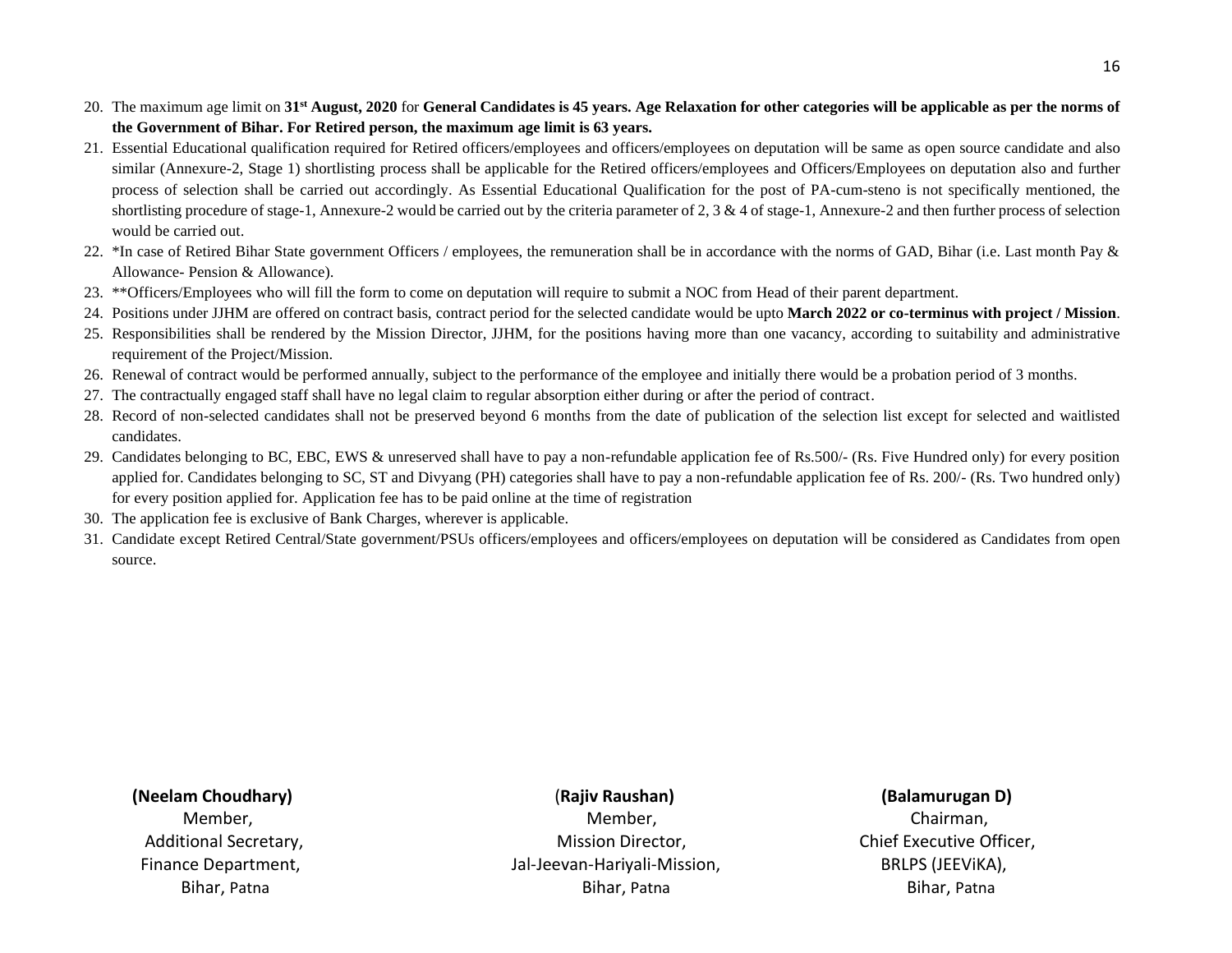### **ANNEXURE –2**

### **Selection Procedure**

Selection process consists of the following:

### **Stage – 1. Shortlisting of Application in the ratio of 1:10 based on criteria as mentioned below for all position.**

| <b>Criteria</b>                                                      | <b>Marks Assigned</b>                                                                                                                                                                                                                             |
|----------------------------------------------------------------------|---------------------------------------------------------------------------------------------------------------------------------------------------------------------------------------------------------------------------------------------------|
|                                                                      | Equal to Percentage of Marks obtained in the examination which is mentioned as educational<br>qualification for the post.                                                                                                                         |
| 1. Qualifying Educational Qualification                              | An applicant possesses more than one qualification which makes him/her eligible to apply for a<br>position, in such cases weightage of percentage will be calculated the qualifications filled by the<br>applicant.<br>Maximum marks will be 100. |
| 2. Relevant and essential experience as required for<br>the position | 15 marks for minimum required experience.<br>3 marks for each additional completed year of relevant experience year.<br>Maximum marks will be 30.                                                                                                 |
| 3. Relevant and essential work experience at Project                 | District Level-3 marks for each completed year.                                                                                                                                                                                                   |
| Management Unit or office at                                         | State/National Level 5 Marks for each completed year.                                                                                                                                                                                             |
| National/State/District level                                        | Maximum marks will be 30.                                                                                                                                                                                                                         |
| 4. Paper Publication                                                 | 5 Marks for each publication of national/International level journal.<br>Subject to maximum 10 marks.                                                                                                                                             |

## **(Neelam Choudhary)** (**Rajiv Raushan) (Balamurugan D)**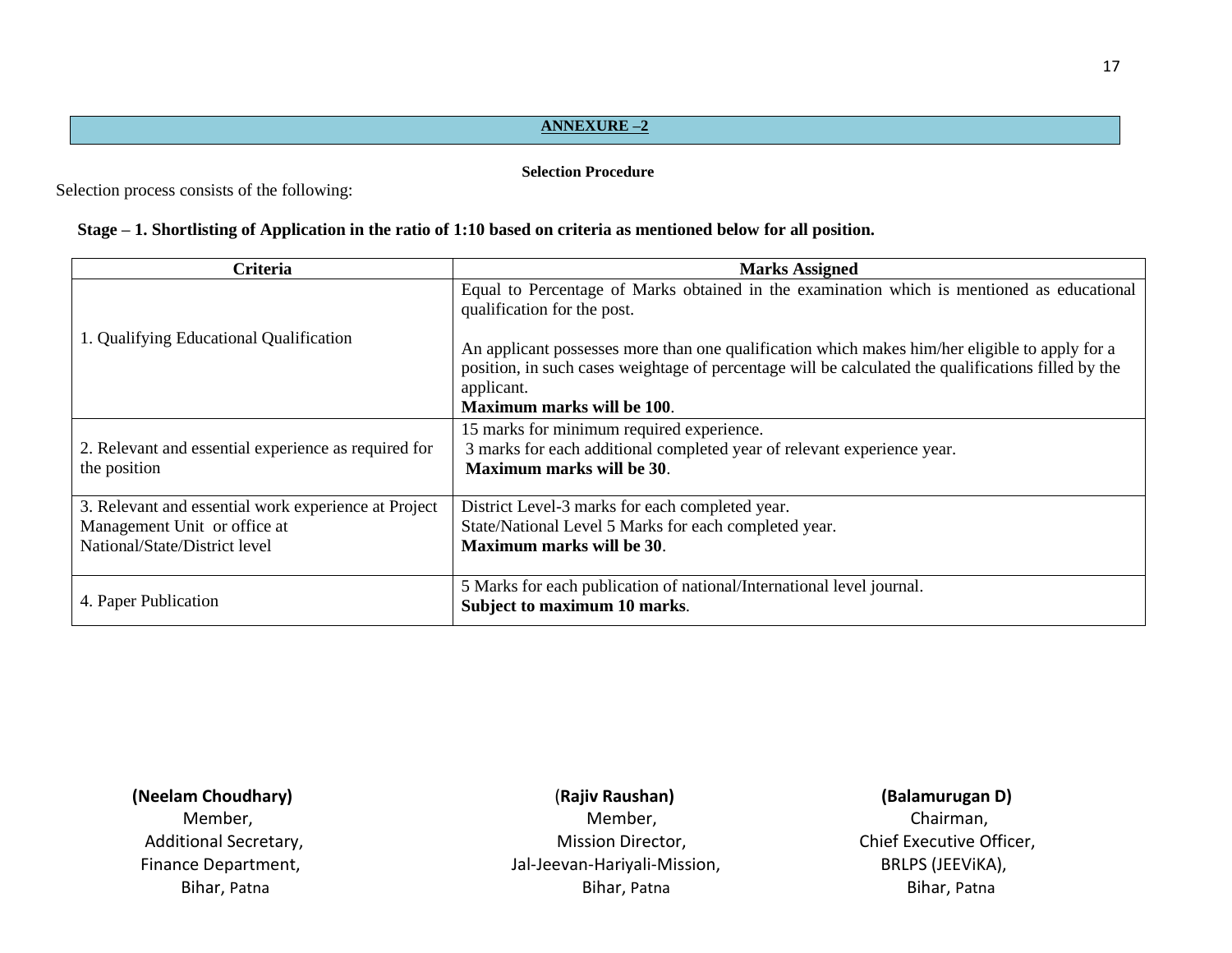**I. Criteria mentioned below for the position of State Mission Manager (SMM), Mission Manager (MM), Finance and Procurement Officer, Procurement Officer, Finance Officer, District Mission Manager (DMM) :**

| Criteria           | <b>Weightage Percent</b> | <b>Maximum possible marks</b> | <b>Remarks</b> |
|--------------------|--------------------------|-------------------------------|----------------|
| GD/PPT             | 10%                      | 10                            |                |
| Personal Interview | 30%                      | 30                            |                |

## **II. Criteria mentioned below for the position of Programme Manager, Accountant, and Office Assistant, PA-Cum-Steno:**

| <b>Criteria</b>    | <b>Weightage Percent</b> | <b>Maximum possible marks</b> | <b>Remarks</b> |
|--------------------|--------------------------|-------------------------------|----------------|
| Personal Interview | 25%                      | سە                            |                |

| (Neelam Choudhary)    |  |  |
|-----------------------|--|--|
| Member,               |  |  |
| Additional Secretary, |  |  |
| Finance Department,   |  |  |
|                       |  |  |

Member, and the matrix of the Member, the Member, the Member, the Chairman, the Chairman, the Chairman, the Ch Jal-Jeevan-Hariyali-Mission, BRLPS (JEEViKA), Bihar, Patna Bihar, Patna Bihar, Patna

## **(Neelam Choudhary)** (**Rajiv Raushan) (Balamurugan D)**

Mission Director, **Mission Director, Additional Secretary, Chief Executive Officer,**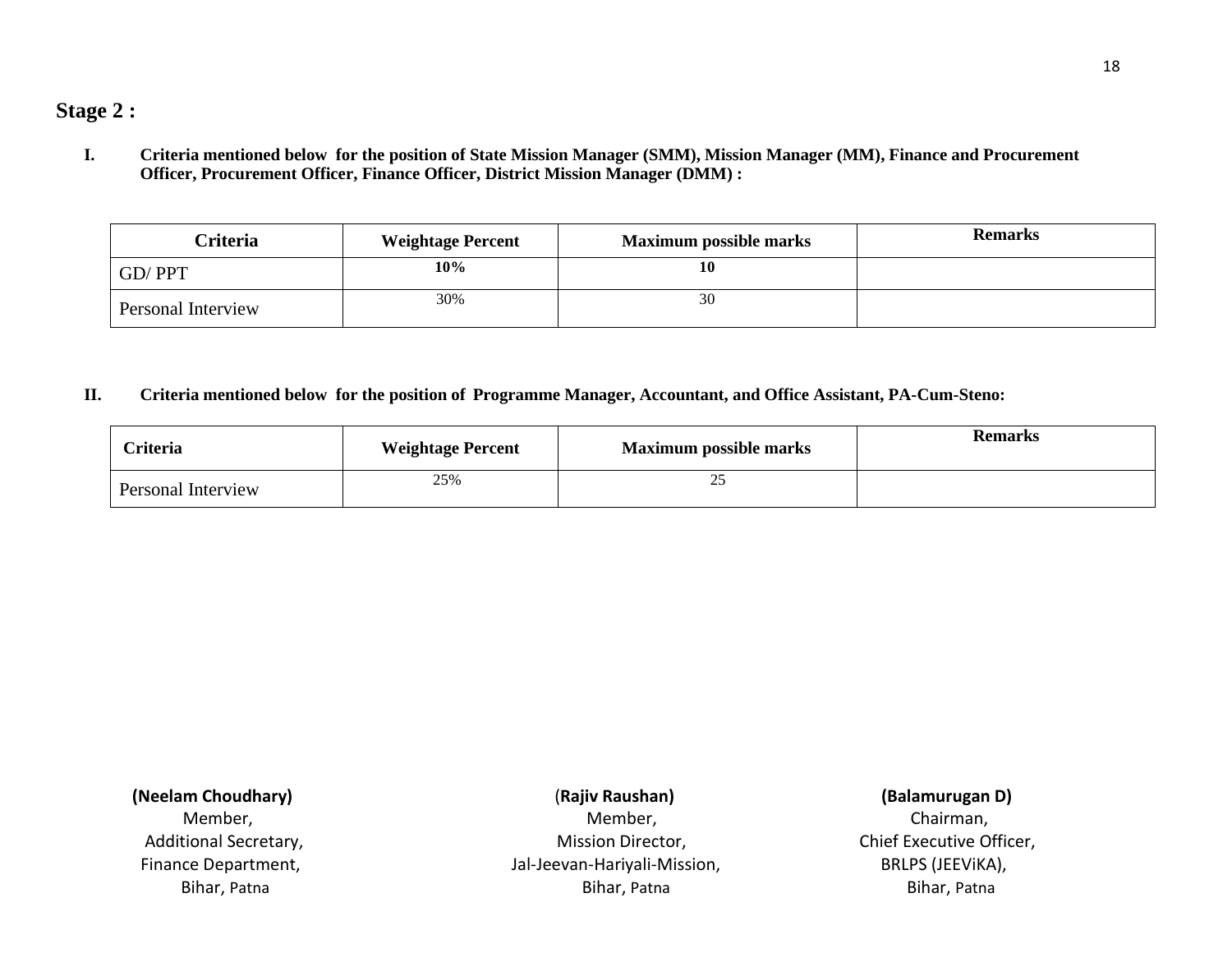**A. Provisional Merit List will be prepared on the basis of criteria mentioned here for the position of State Mission Manager (SMM), Mission Manager (MM), Finance and Procurement Officer, Procurement Officer, Finance Officer, District Mission Manager (DMM):**

| Sl. | <b>Criteria</b>           | Weightage percent | <b>Remarks</b>                                                  |
|-----|---------------------------|-------------------|-----------------------------------------------------------------|
| 01. | Marks obtained in stage 1 | 60%               | Maximum possible marks of stage-1 would be<br>converted to 60%. |
| 02. | GD/PPT                    | 10%               |                                                                 |
| 03. | Personal Interview        | 30%               |                                                                 |

**B. Provisional Merit List will be prepared on the basis of criteria mentioned here for the position of Programme Manager, Accountant, and Office Assistant, PA-Cum-Steno:**

| Sl. | `riteria                  | Weightage percent | <b>Remarks</b>                                                  |
|-----|---------------------------|-------------------|-----------------------------------------------------------------|
| 01  | Marks obtained in Stage 1 | 75%               | Maximum possible marks of stage-1 would be<br>converted to 75%. |
| 02. | Personal Interview        | 25%               |                                                                 |

## **(Neelam Choudhary)** (**Rajiv Raushan) (Balamurugan D)**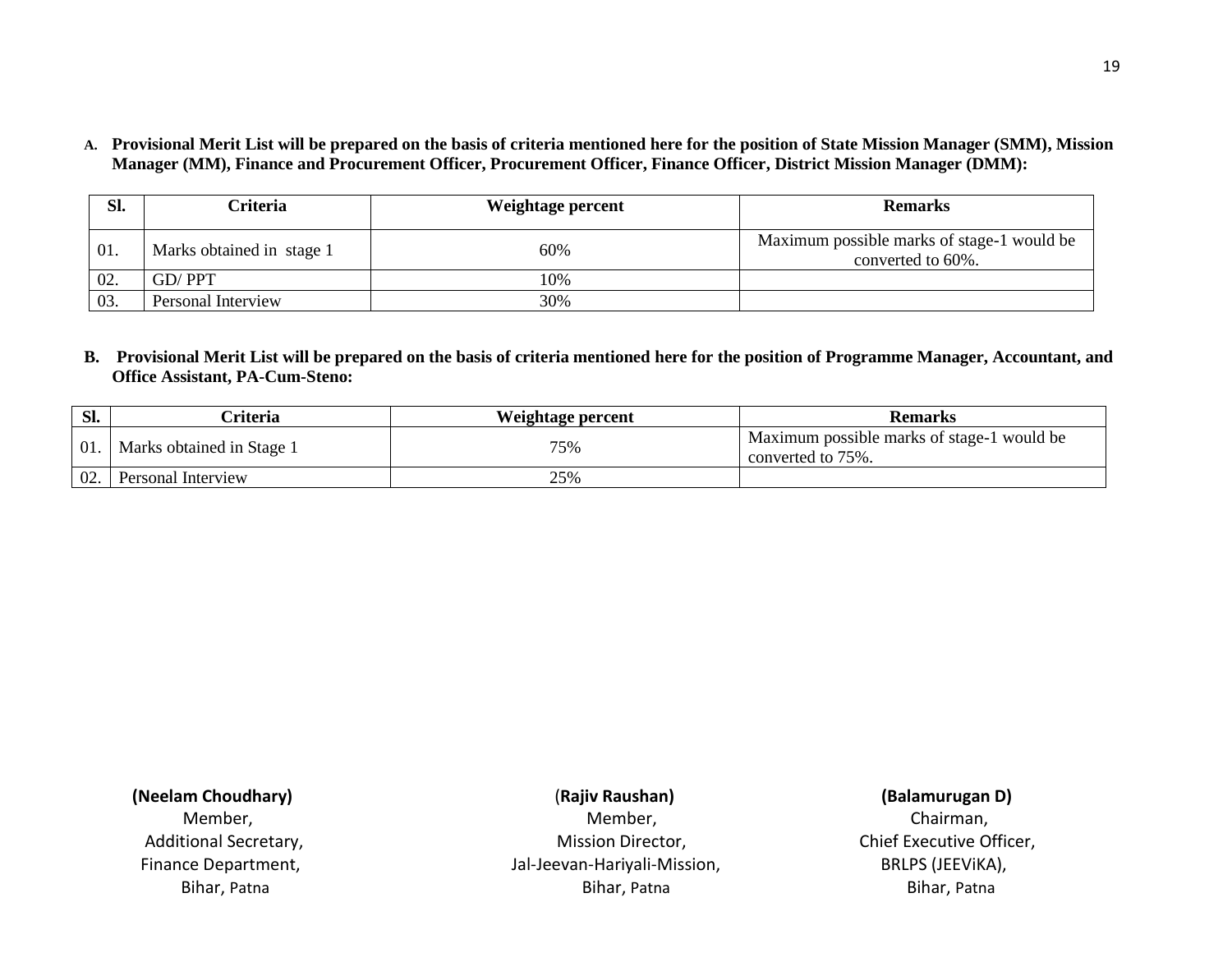## **ANNEXURE –3**

| <b>Name of Position</b>         | <b>No. of Vacancy</b>                                                         | <b>Deliverables &amp; Working Knowledge</b>                                                                                                                                                                                                                                                                                                                                                                                                                                                                                                                                            |
|---------------------------------|-------------------------------------------------------------------------------|----------------------------------------------------------------------------------------------------------------------------------------------------------------------------------------------------------------------------------------------------------------------------------------------------------------------------------------------------------------------------------------------------------------------------------------------------------------------------------------------------------------------------------------------------------------------------------------|
| <b>1. State Mission Manager</b> | <b>Total Position: 07</b><br>Component 1 to 9 and Innovation<br>& Development | 1. Proficiency in using tools such as MS Office, MS Excel, Power Point and other computer<br>related functions for day to day functioning.<br>2. Working knowledge of project management.<br>3. Willingness to travel to remote villages and proven ability to work with rural communities.<br>4. Technical Knowledge of water bodies and its structure.<br>5. Working knowledge in social forestry and project methodology etc.<br>6. Working knowledge of large scale projects related to agriculture / irrigation / climate action.<br>7. Proficiency in Hindi & English languages. |
| 2. State Mission Manager        | <b>Total Position: 01</b><br>Component 10 Renewable Energy<br>(Solar Energy)  | 1. Proficiency in using tools such as MS Office, MS Excel, Power Point and other computer<br>related functions for day to day functioning.<br>2. Technical Knowledge of solar energy mechanism.<br>3. Knowledge of solar power/plant installation.<br>4. Working experience in solar energy intervention projects.<br>5. Willingness to travel to remote villages and determine most effective communication to work<br>with rural communities.<br>6. Proficiency in Hindi & English languages.                                                                                        |
| 3. State Mission Manager        | <b>Total Position: 01</b><br>Component 11 - IEC & Branding                    | 1. Technical Knowledge in Reporting, Publishing, Video Production Editing and Designing etc.<br>2. Proficiency in Corel, Pinnacle and other video softwares.<br>3. Experience in analyzing strategically and work on project methodology etc.                                                                                                                                                                                                                                                                                                                                          |

## **(Neelam Choudhary)** (**Rajiv Raushan) (Balamurugan D)**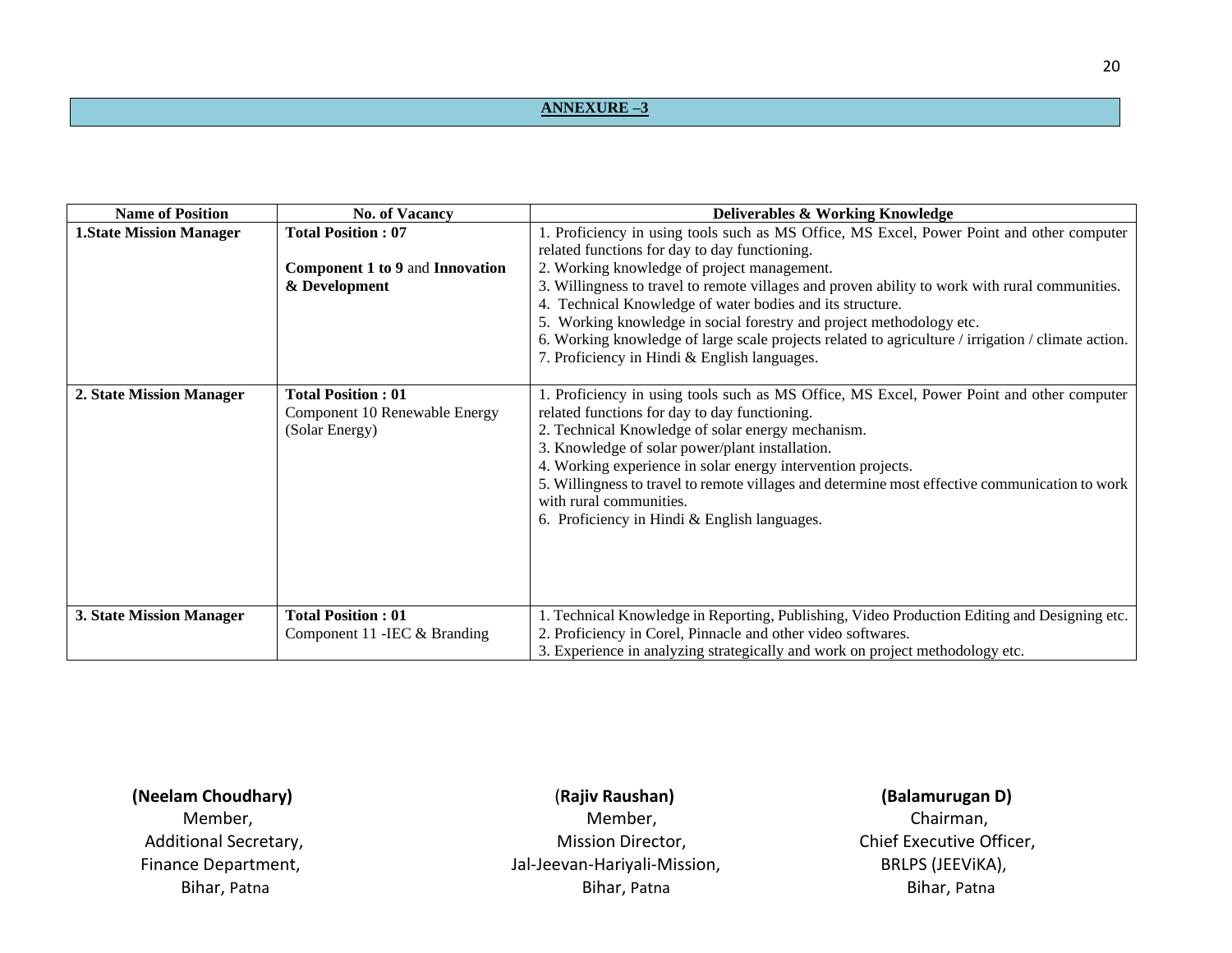|                                 |                                                                               | 4. Willingness to travel to remote villages and proven ability to work with rural communities.<br>5. Proficiency in Hindi & English languages.                                                                                                                                                                                                                                                                                                                                                                                                                                                        |
|---------------------------------|-------------------------------------------------------------------------------|-------------------------------------------------------------------------------------------------------------------------------------------------------------------------------------------------------------------------------------------------------------------------------------------------------------------------------------------------------------------------------------------------------------------------------------------------------------------------------------------------------------------------------------------------------------------------------------------------------|
| <b>4. State Mission Manager</b> | <b>Total Position: 01</b><br>IT & Monitoring                                  | 1. Working experience/Knowledge of data management software, web designing & App<br>designing etc.<br>2. Knowledge of MIS, GIS.<br>3. Proficiency in Report writing.<br>4. Willingness to travel to remote villages and proven ability to work with rural communities.<br>5. Proficiency in using tools such as MS Office, MS Excel, Power Point etc.<br>6. Demonstration of technical knowledge related to IT and monitoring.<br>7. Proficiency in Hindi & English languages.                                                                                                                        |
| <b>1.Mission Manager</b>        | <b>Total Position: 10</b><br>Component 1 to 9 and Innovation<br>& Development | 1. Proficiency in using tools such as MS Office, MS Excel, Power Point and other computer<br>related functions for day to day functioning.<br>2. Technical/Working knowledge of project management.<br>3. Willingness to travel to remote villages and proven ability to work with rural communities.<br>4. Technical /Working Knowledge of water bodies and its structure.<br>5. Working knowledge in social forestry and project methodology.<br>6. Working knowledge of large scale projects related to agriculture/irrigation/climate action etc.<br>7. Proficiency in Hindi & English languages. |
| <b>2.Mission Manager</b>        | <b>Total Position: 01</b><br>Component 10 Renewable Energy<br>(Solar Energy)  | 1. Proficiency in using tools such as MS Office, MS Excel, Power Point and other computer<br>related functions etc.<br>2. Technical Knowledge of solar energy mechanism.<br>3. Knowledge of solar power/plant installation.<br>4. Working experience in solar energy intervention projects.<br>5. Willingness to travel to remote villages and determine the most effective communication to<br>work with rural communities.<br>6. Proficiency in Hindi & English languages.                                                                                                                          |
| <b>3.Mission Manager</b>        | <b>Total Position: 01</b>                                                     | 1. Technical Knowledge in Reporting, Publishing, Video Production Editing and Designing.                                                                                                                                                                                                                                                                                                                                                                                                                                                                                                              |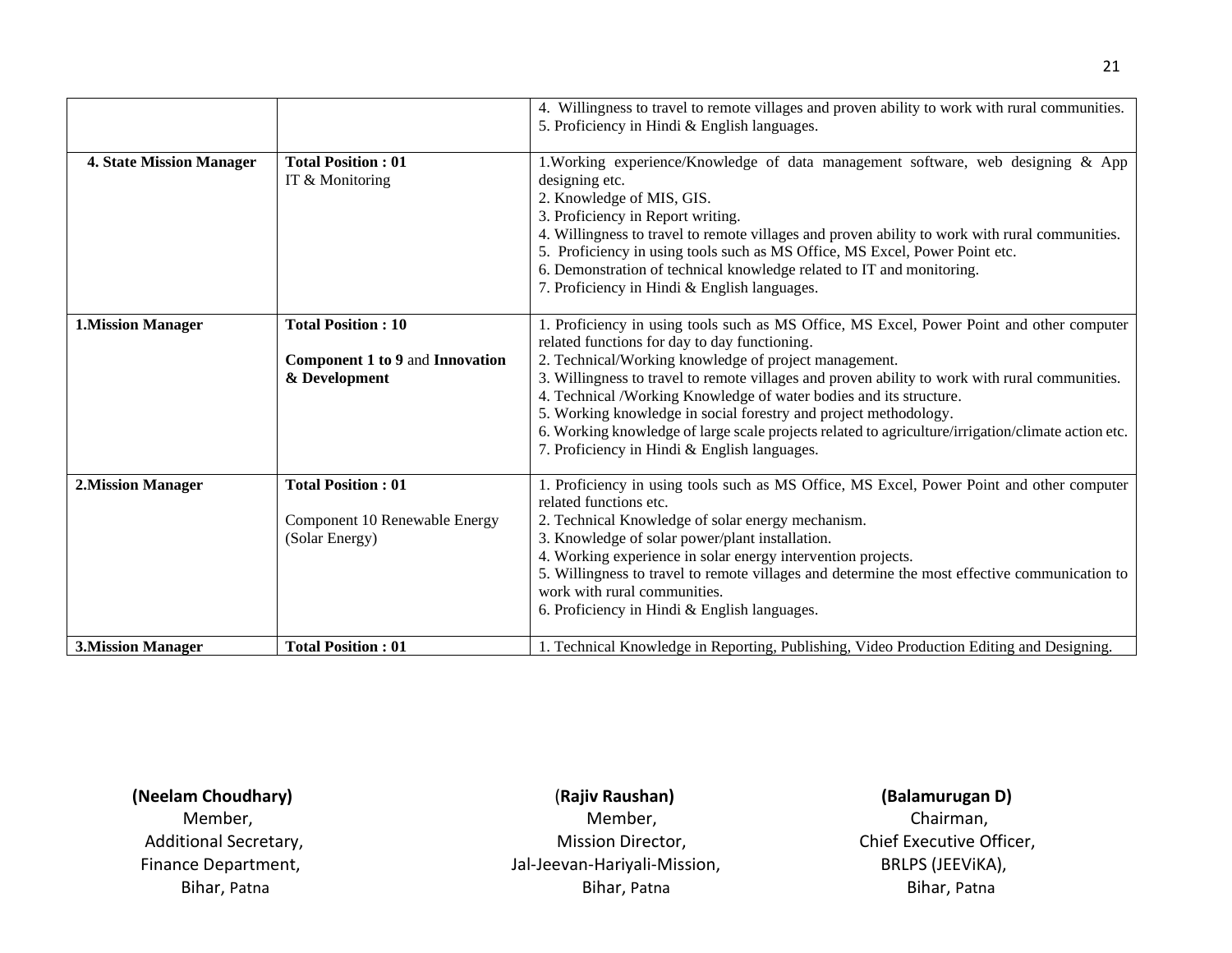|                                   |                               | 2. Proficiency in Corel, Pinnacle and other video softwares etc.                               |
|-----------------------------------|-------------------------------|------------------------------------------------------------------------------------------------|
|                                   | Component 11 IEC and Branding | 3. Experience in analyzing strategically and work on project methodology.                      |
|                                   |                               | 4. Willingness to travel to remote villages and proven ability to work with rural communities. |
|                                   |                               | 5. Proficiency in Hindi & English languages.                                                   |
|                                   |                               |                                                                                                |
| <b>4. Mission Manager</b>         | <b>Total Position: 01</b>     | 1. Working Knowledge of data management software, web designing $\&$ App designing etc.        |
|                                   |                               | 2. Knowledge of MIS, GIS.                                                                      |
|                                   | IT and Monitoring             | 3. Proficiency in Report writing.                                                              |
|                                   |                               | 4. Willingness to travel to remote villages and proven ability to work with rural communities. |
|                                   |                               | 5. Proficiency in using tools such as MS Office, MS Excel, Power Point etc.                    |
|                                   |                               | 6. Demonstration of technical knowledge related to IT and monitoring.                          |
|                                   |                               | 7. Proficiency in Hindi & English languages.                                                   |
|                                   |                               |                                                                                                |
| <b>5.Mission Manager</b>          | <b>Total Position: 01</b>     | 1. Proficiency in using tools such as MS Office, MS Excel, MS Power Point etc.                 |
|                                   |                               | 2. Working experience/knowledge of HR and administrative policies.                             |
|                                   | HR and Training               | 3. Willingness to travel to remote villages and proven ability to work with rural communities. |
|                                   |                               | 4. Proficiency in report writing.                                                              |
|                                   |                               | 5. Experience in identification of training needs and planning for training sessions.          |
|                                   |                               | 6. Demonstration of innovative knowledge in the field.                                         |
|                                   |                               | 7. Proficiency in Hindi & English languages.                                                   |
| <b>1. Finance and Procurement</b> | <b>Total Position: 01</b>     | 1. Good Knowledge of financial planning, budgeting and financial analysis etc.                 |
| <b>Officer</b>                    |                               | 2. Technical knowledge of processes and procedures related to procurement of items and         |
|                                   |                               | services etc.                                                                                  |
|                                   |                               | 3. Good understanding of financial statements and reports and reporting techniques and         |
|                                   |                               | procedures etc.                                                                                |
|                                   |                               | 4. Good analytical skills, negotiation and influencing skills.                                 |
|                                   |                               | 5. Good e-procurement knowledge.                                                               |
|                                   |                               | 6. Proficiency in report writing.                                                              |
|                                   |                               | 7. Proficiency in using tools such as MS Office, MS Excel, MS Power Point etc                  |
|                                   |                               | 8. Proficiency in Hindi & English languages.                                                   |
| 2. Finance Officer                | <b>Total Position: 01</b>     | 1. Good Knowledge of financial planning, budgeting and financial analysis etc.                 |
|                                   |                               |                                                                                                |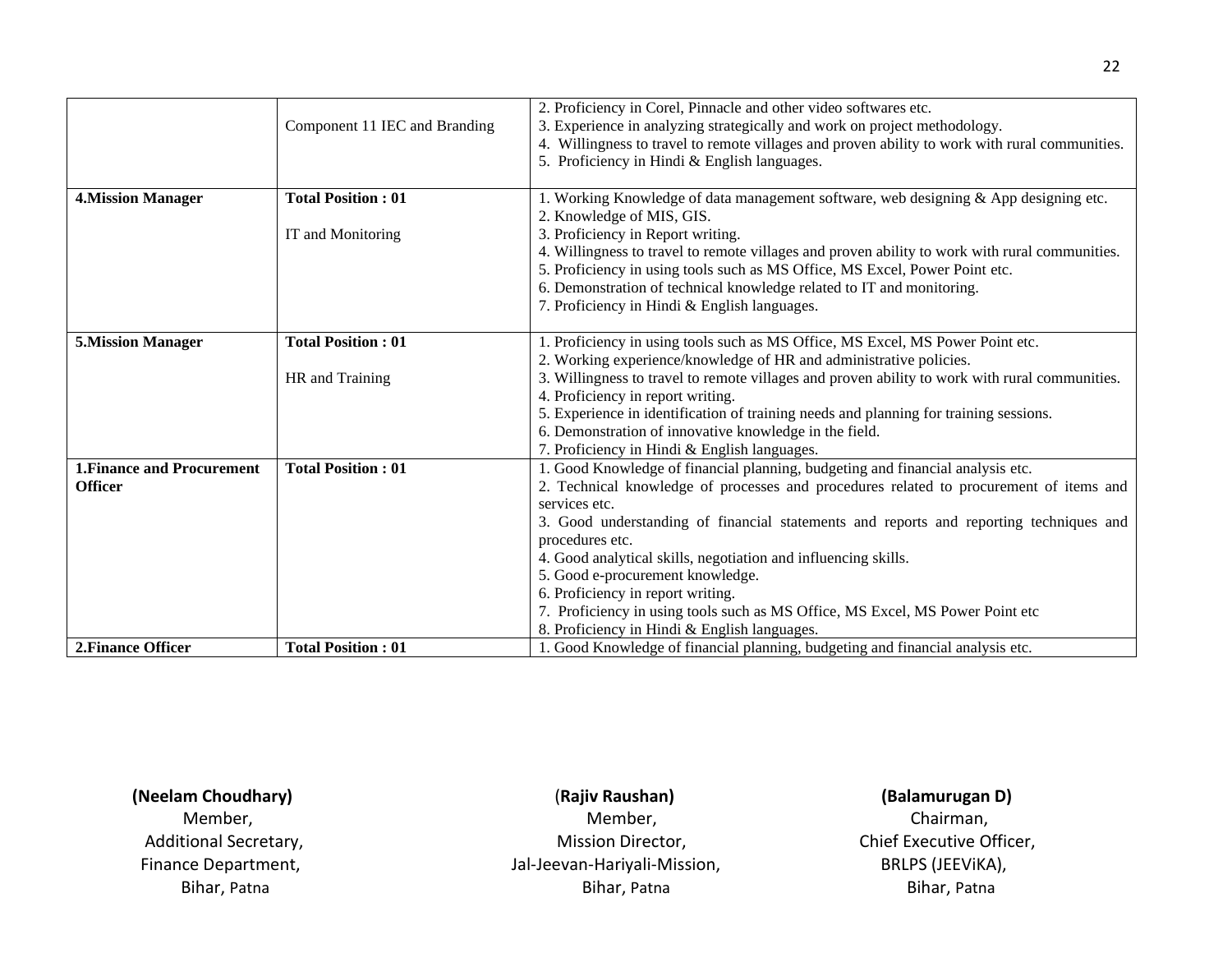|                               |                                        | 2. Good understanding of financial statements and reports and reporting techniques and        |
|-------------------------------|----------------------------------------|-----------------------------------------------------------------------------------------------|
|                               |                                        | procedures and proficiency in report writing.                                                 |
|                               |                                        | 3. Good analytical skills, negotiation and influencing skills etc.                            |
|                               |                                        | 4. Knowledge of book keeping.                                                                 |
|                               |                                        | 5. Proficiency in using tools such as MS Office, MS Excel, MS Power Point etc.                |
|                               |                                        | 6. Good analytical skills, negotiation and influencing skills etc.                            |
|                               |                                        | 7. Proficiency in Hindi & English languages.                                                  |
| <b>5. Procurement Officer</b> | <b>Total Position: 01</b>              | 1. Technical knowledge of processes and procedures related to procurement of material items   |
|                               |                                        | and services.                                                                                 |
|                               |                                        | 2. Good commercial knowledge and awareness of procurement of best practices.                  |
|                               |                                        | 3. Good e-procurement knowledge and proficiency in report writing.                            |
|                               |                                        | 4. Good understanding of the commercial contractual terms of service contracts and agreement. |
|                               |                                        | 5. Proficiency in using tools such as MS Office, MS Excel, MS Power Point etc.                |
|                               |                                        | 6. Good analytical skills, negotiation and influencing skills etc.                            |
|                               |                                        | 7. Proficiency in Hindi & English languages.                                                  |
| 1. District Mission           |                                        | As Per Young Professional Policy                                                              |
| <b>Manager</b>                | <b>District Mission Manager (Total</b> | 1. Proficiency in using tools such as MS Office, MS Excel, Power Point and other computer     |
|                               | <b>Post -30, Roster Point 31-60)</b>   | related functions.                                                                            |
|                               |                                        | 2. Implementation experience and project management.                                          |
|                               |                                        | 3. Proficiency in Report writing.                                                             |
|                               |                                        | 4. Demonstrated innovative knowledge.                                                         |
|                               |                                        | 5. Willingness to travel to remote villages and to work with rural communities.               |
|                               |                                        | 6. Proficiency in Hindi and English languages.                                                |
| 2. Programme Manager          | <b>Total Position: 10</b>              | 1. Proficiency in using tools such as MS Office, MS Excel, Power Point and other computer     |
|                               |                                        | related functions for day to day functioning.                                                 |
|                               |                                        | 2. Proficiency in report writing.                                                             |
|                               |                                        | 3. Ability to assist and support components expert (SMM & MM) in executing their thematic     |
|                               |                                        | responsibilities etc.                                                                         |
|                               |                                        | 4. Ability to Coordinate with other units / departments.                                      |
|                               |                                        | 5. Experience in collecting data information, conduct analysis, and studies regarding,        |
|                               |                                        | interventions, compiling reports and book/record keeping etc.                                 |